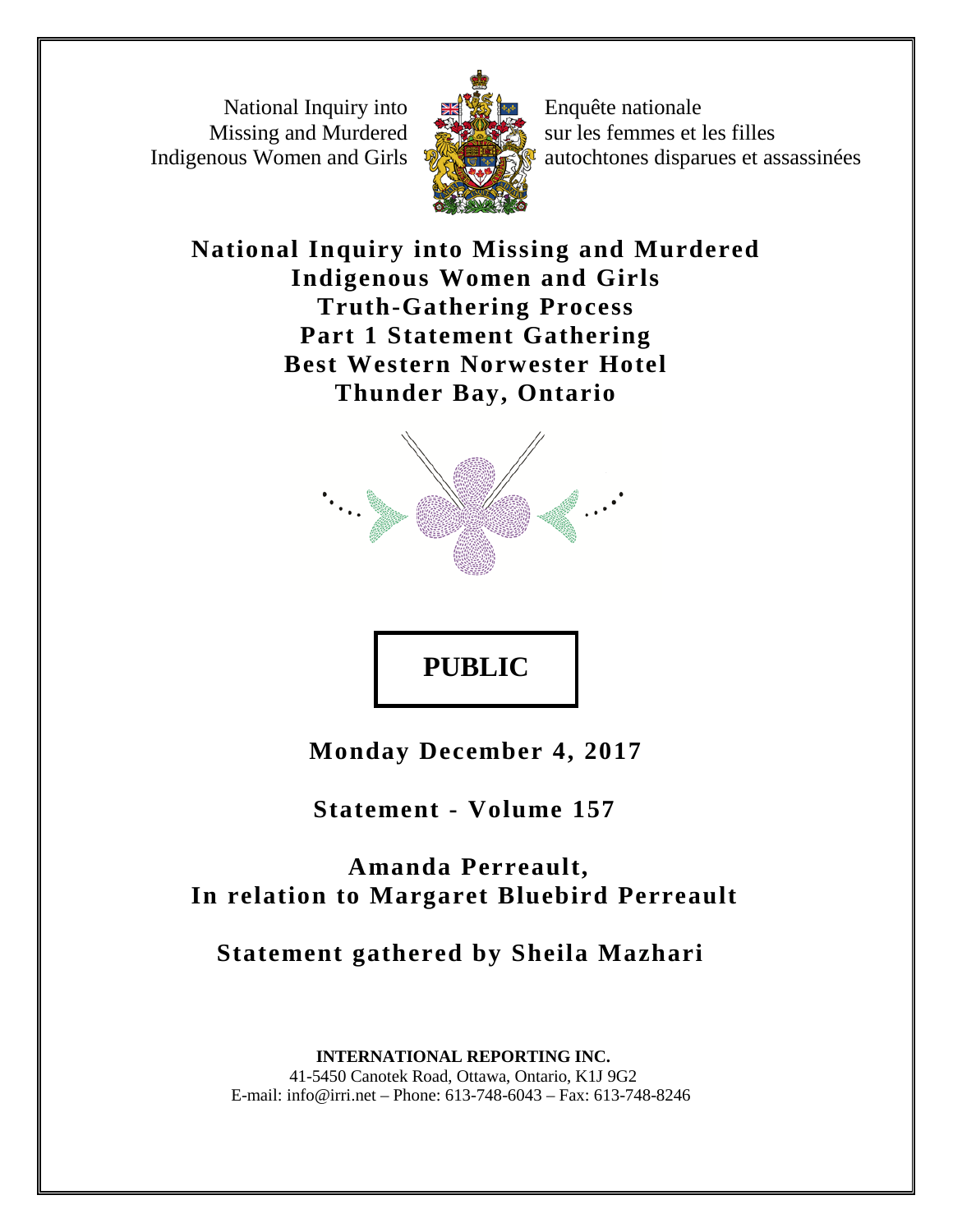## **TABLE OF CONTENTS**

| Statement - Volume 157<br>December 4, 2017 | Page |
|--------------------------------------------|------|
| Witness: Amanda Perreault                  |      |
|                                            |      |
|                                            |      |

| Testimony of Amanda Perreault 1 |  |  |  |  |  |  |  |  |  |  |  |
|---------------------------------|--|--|--|--|--|--|--|--|--|--|--|
| Reporter's certification 22     |  |  |  |  |  |  |  |  |  |  |  |

**Documents submitted with testimony: none.**

**II**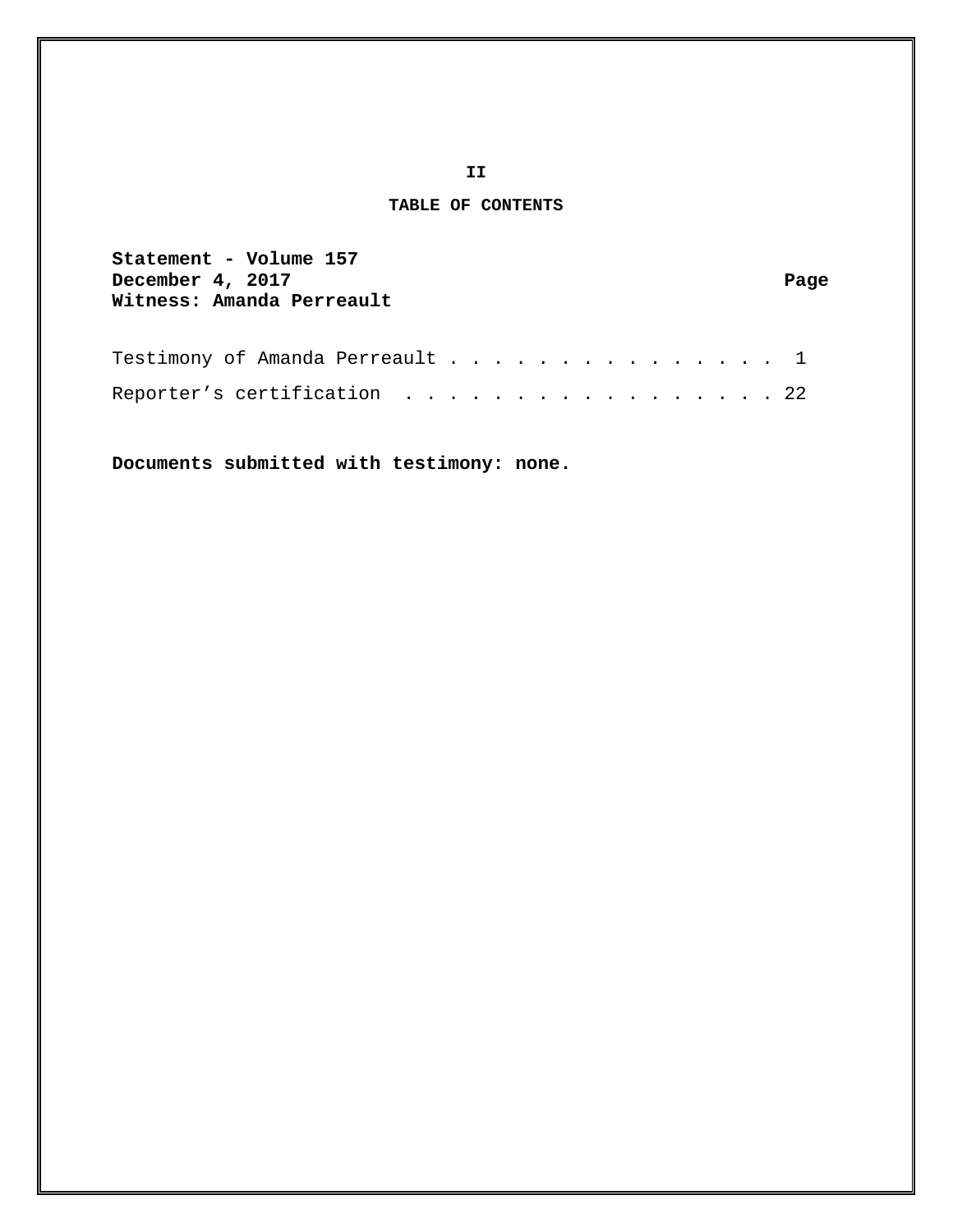**III**

## **NOTE**

The use of square brackets [ ] in this transcript indicates that amendments have been made to the certified transcript in order to replace information deemed inaudible or indecipherable by the original transcriptionist. Bryan Zandberg, Registrar for the National Inquiry, listened back to the source recordings of the proceeding to make the amendments. Mr. Zandberg made all amendments on June 18, 2019 in Vancouver, British Columbia.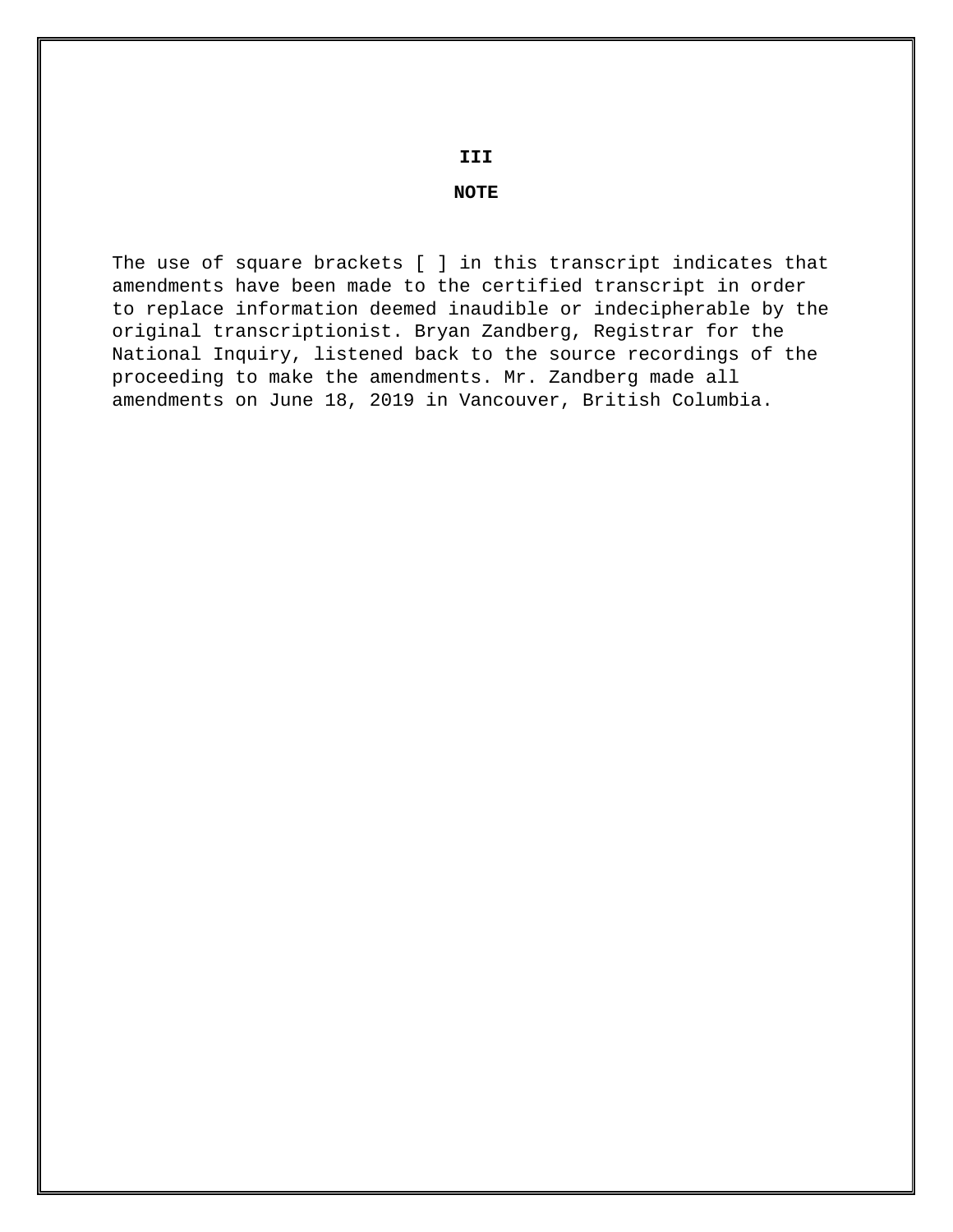**Statement - Public 1 Amanda Perreault (Margaret Perrreault)**

 Thunder Bay, Ontario --- Upon commencing on Monday, December 4th, 2017, at 11:25 a.m. **MS. SHEILA MAZHARI:** Hello. My name is Sheila Mazhari here, statement-gatherer with the National Inquiry into Missing and Murdered Indigenous Women and Girls. We're at the Best Western Norwester Hotel in Thunder Bay, Ontario. Today is December 4th, 2017. I'm here with Amanda Perreault. Also in the room is James Murray-Hinter (ph) and Belinda Lacombe, and I will let Amanda introduce herself. **MS. AMANDA PERREAULT:** [*Boozhoo*]*.* (Speaking in Ojibway). I am Eagle That Flies Highest in Clear Blue Sky. I am from the Lynx Clan, and I'm from 15 [Nigigoonsiminikaaning] (indiscernible), Treaty 3. I'm -- I've always been proud of my family. My good grandfather was a medicine man. My father became a Chief of our reserve. My mom was a translator, an Ojibwe translator for the courts. They were both products of residential school, and -- very proud of their story because my dad, when he turned 16, he ran away from residential school and married my mom when she was only 14 years old, so he knew about the law, did a lot of research, and -- but he was affected by the residential school, and he drank. Never talked about it a whole lot,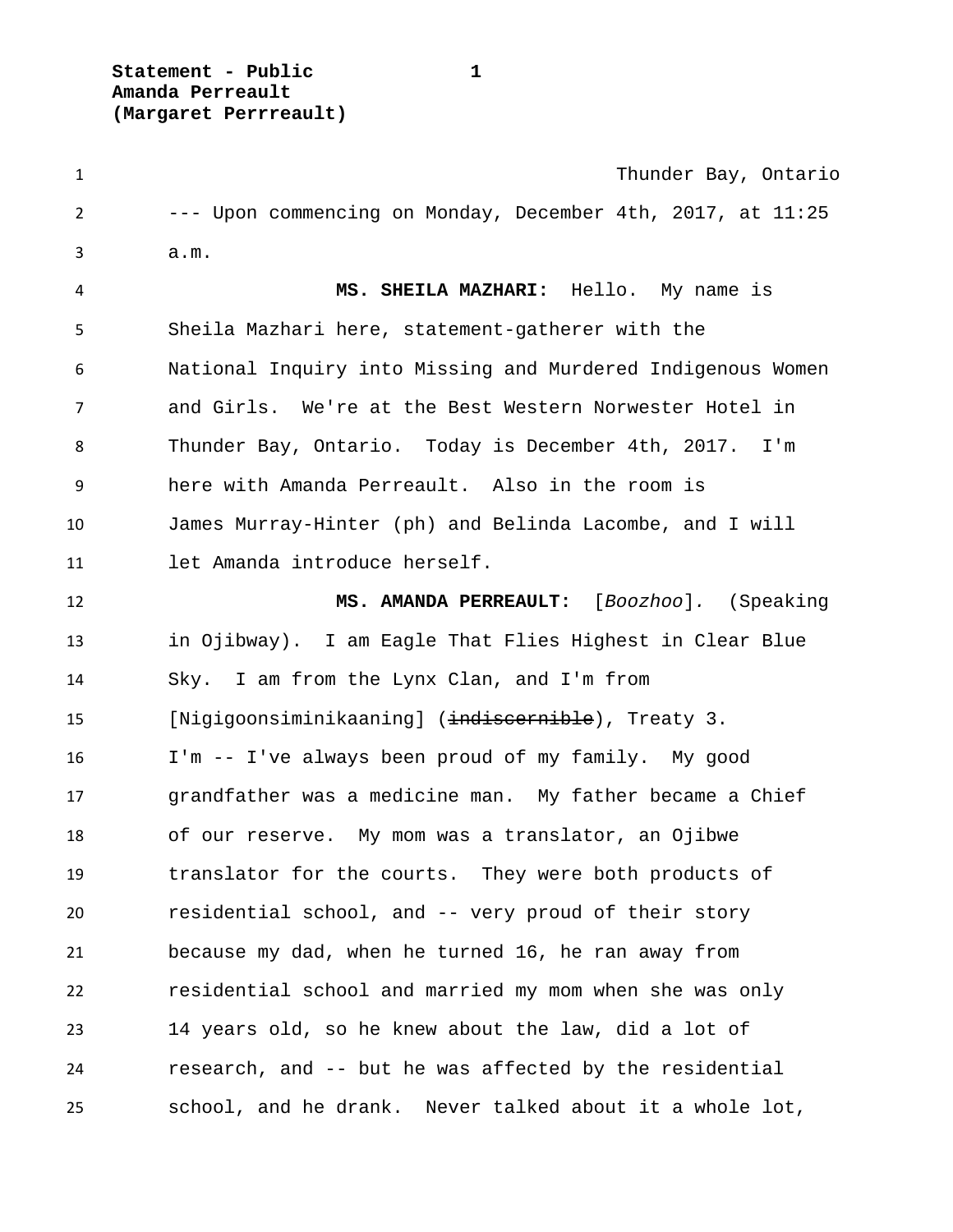**Statement - Public 2 Amanda Perreault (Margaret Perrreault)**

 either, and so my mom and my dad separated when I was born, and that's how he met my step-mom.

 My step-mom was a -- she was educated. She was with my -- my uncle, and they were the coolest people. You know, they -- they were the ones on the rez who had the coolest music and had the coolest movies and technology. Like, they were so updated, you know, and -- back then in the '70s, it was -- it was a big thing for us, especially on the reserve, and -- so we shared a lot since I was little with her, and him too. He was affected, so we were -- she went through a lot of abuse with my uncle and found my dad.

13 I was shocked. I was shocked. I was happy and kind of disappointed at the same -- all in the same time because at that time, I was living with my dad by myself, and so my step-mom who used to be called my aunt is now being called Mom. She was -- it took me a while to accept her because I didn't know how to -- I didn't know how to accept her as an aunt or as a mom, you know, but I knew that she was a beautiful woman because one way or another, she was my favorite aunt, and we did everything -- we did everything together.

 She worked for -- she worked for DSSAB (ph) in accounting, and just one night, my dad and her got into a little argument, and she took off, and she went down to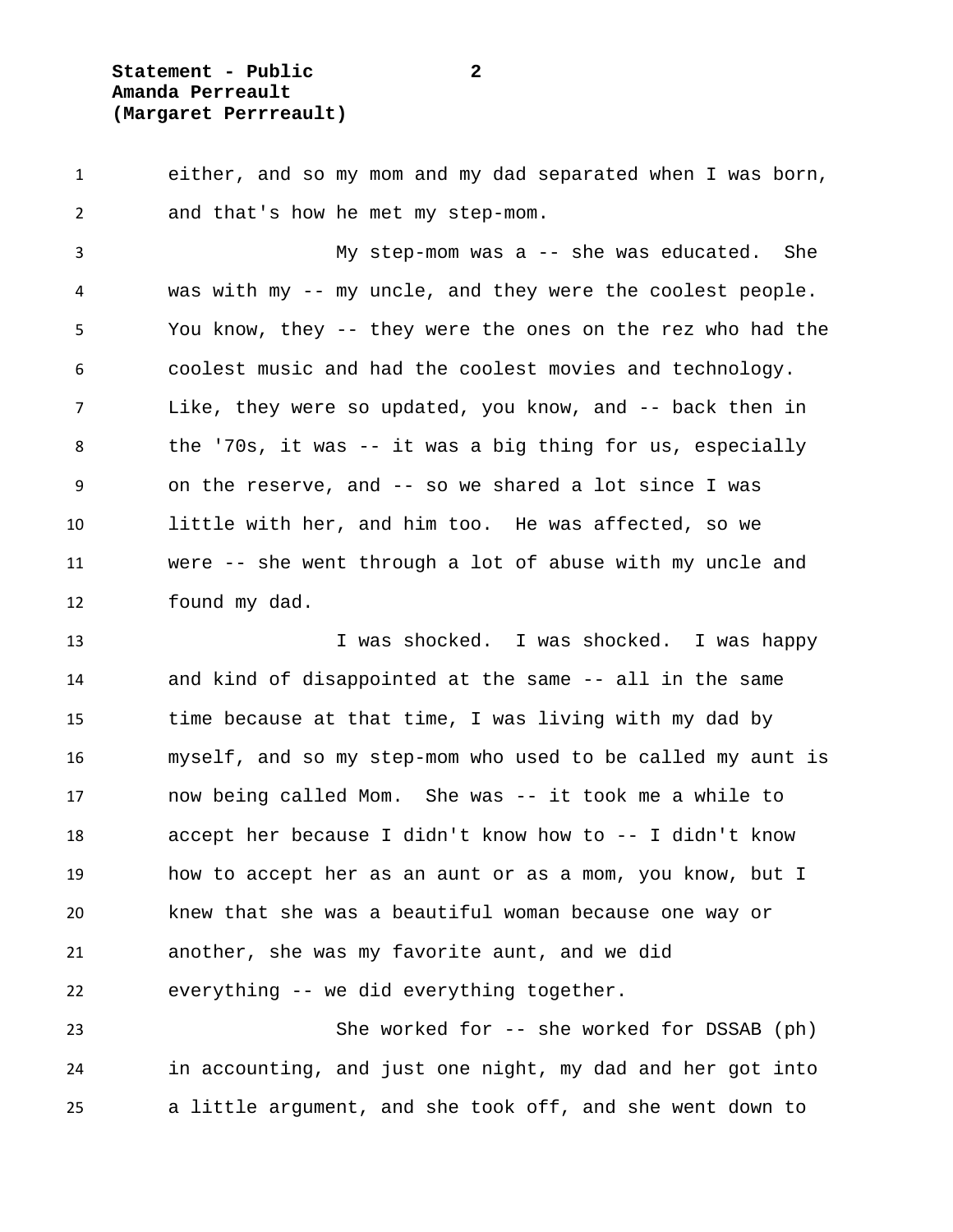**Statement - Public 3 Amanda Perreault (Margaret Perrreault)**

 Simpson Street, and so my dad comes over that morning and said, something's wrong. She didn't come home last night. She always comes home. He goes, I know there's something wrong.

 So then we got out, and he got a visit, and she was -- she was at a party, and she was hit -- she got in the middle of a fight, and she was hit with a brick, but I know there had to have been more because her face was, like, out. It was fat, you know, like she was beaten, and 10 I know something else happened.

 So then they called my dad, told him that her body was found, and it was, like -- they found somebody, okay, D.G. There were people there that I know that were at that party, but we they weren't called, you know, to the trial. Why? Like, they weren't asked to testify. M.A. was one of them. He was the one who told me that he was at that party that night, and he said that -- that there was a big fight, and he told me, he goes, he remembers my aunt being there, and -- and so I asked him, I said, well, what happened? He goes, I can't talk about it. So then I wondered why he wasn't at the trial, why anybody wasn't at the trial. There was no -- no testimonies, nobody from the party, like, and this was over on Simpson Street, so it made me wonder back then, you know, like, what kind of -- what kind of trial they were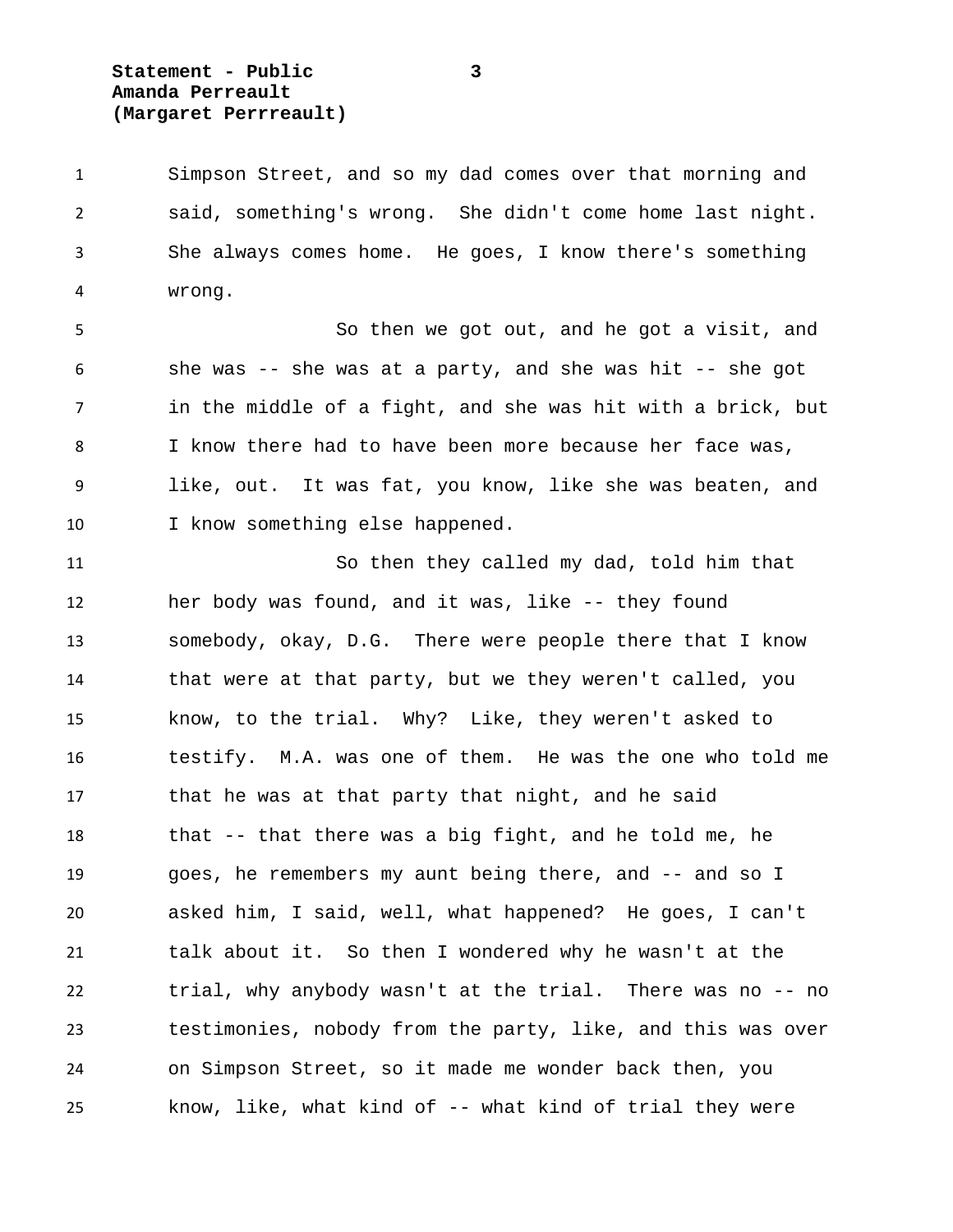**Statement - Public 4 Amanda Perreault (Margaret Perrreault)**

 doing, and I could see it, and I could see my dad just flustering, you know? I could see him losing himself, you know, for a strong man.

 Years go by, you know, and nothing, and the ones I feel so much for is her daughters that she had with my uncle. My uncle was murdered a few years ago here in Thunder Bay by -- by family members, you know, family members, and those girls, her girls, my cousins, I feel for them so bad. I hurt for them, because both their parents were murdered, you know, and I got to spend the -- I got to see the beauty, the beautiful woman that she was. That's what I got to see, and that's what I remember always, how it was treated was like it was nothing.

 They collect D.G., they questioned him, wasn't enough evidence, they let him go, and then he went on to rape two more other women, and then he was killed. So if they would have kept him in jail where he would have belonged -- where he belonged, he wouldn't have raped those other two women, and that makes me so angry because the evidence was there. Why would they let him go? I don't know.

22 At that time, I thought it was discrimination. It was just another Indian, and then we started talking about the Full Moon Memory Walk, about doing something about it because nobody's listening. We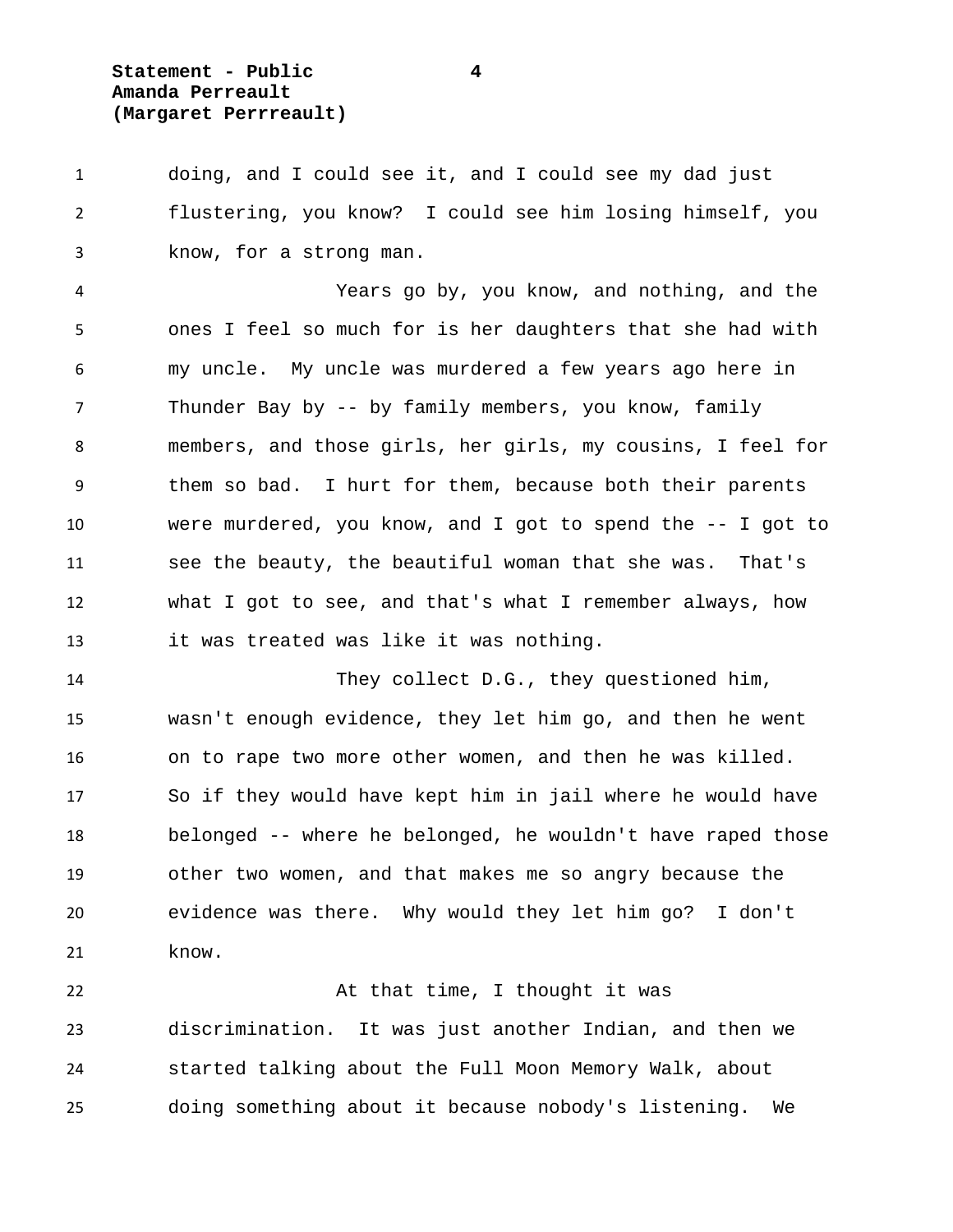**Statement - Public 5 Amanda Perreault (Margaret Perrreault)**

 were already being -- already being made aware, and then it goes into child welfare, and then just watching my dad, my dad because he loved her so much. They had a baby girl, my sister C., and my dad died, and I just watched my family just slowly fall apart, and I couldn't do anything. No matter where I went, people would just shut the door on me. I'm too outspoken, too loud. I had trespass orders here, trespass orders there, trespass orders, City Hall, trespass orders. I got raped in 2014 by a police officer. I got raped by a police officer in 2000, telling me to shut up. Nowhere to go. There's nowhere to go for raped people, you know, women who get raped, beaten. Sure, there's organizations, but those organizations need healing. Those people need healing because you see them on the street and they walk over the people. They don't care. You work 9 to 5, and then that's it. You shut your -- you shut your heart off, and -- just frustrating.

 How long do we have to stay strong? Because I see so many women that happened, like my -- like my mom. She was like my mom. She was like my white mom, you know, who taught me that education is important, respect the law. And my dad told me -- my dad taught me just to go for it because he did, and so I was caught -- I was caught in between two worlds then, and I know there's so much going -- there's so much more going on out there. Even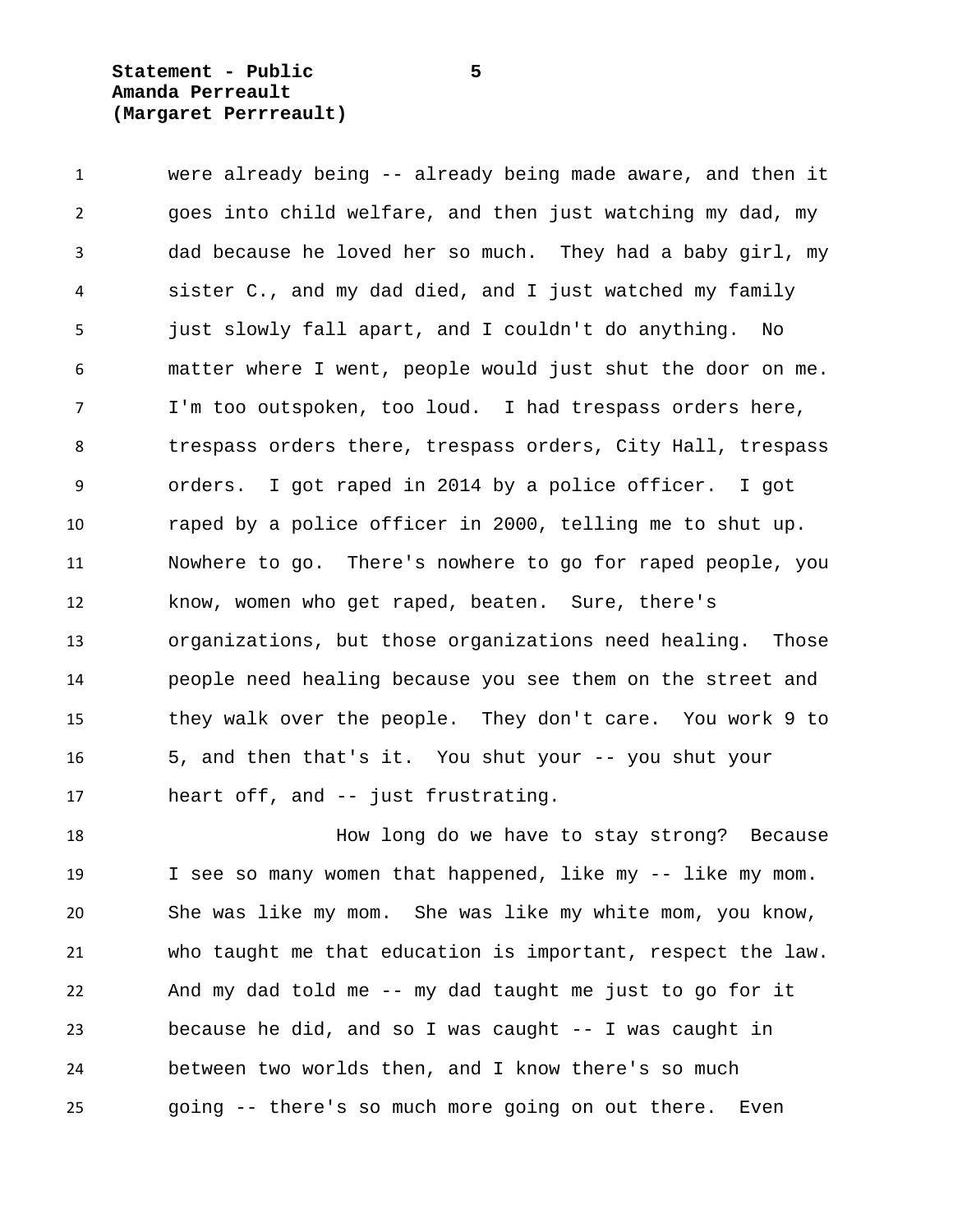**Statement - Public 6 Amanda Perreault (Margaret Perrreault)**

 today as we speak, there's women being raped; there's boys being raped by gang members, by police, city officials. That's why some of these girls went missing, because they knew. They had police names. They had judge names. They had booklets that they wanted, and that's why I carry that staff. We made a staff for the Full Moon Memory Walk, and we talked to those families. That helped me in my healing back then, and then I started getting involved in child welfare, and the bureaucracy in child welfare was just phenomenal. You know, those kids are stuck. This is how we're treating our leaders, you know, our young leaders. We're already fencing them in. Well, we -- they're not going to -- they're not living free lives. We get stuck in that sorrow and that depression, no hope. What else is there if we have no hope? And that's how I felt. **MS. SHEILA MAZHARI:** What year did your step-mom's -- **MS. AMANDA PERREAULT:** Her name was -- her name was Margaret Bluebird Perreault. She was 32 years old, and she died on Simpson Street in 1988. **MS. SHEILA MAZHARI:** In Thunder Bay? **MS. AMANDA PERREAULT:** In Thunder Bay, Ontario. **MS. SHEILA MAZHARI:** And so the -- the case was never resolved?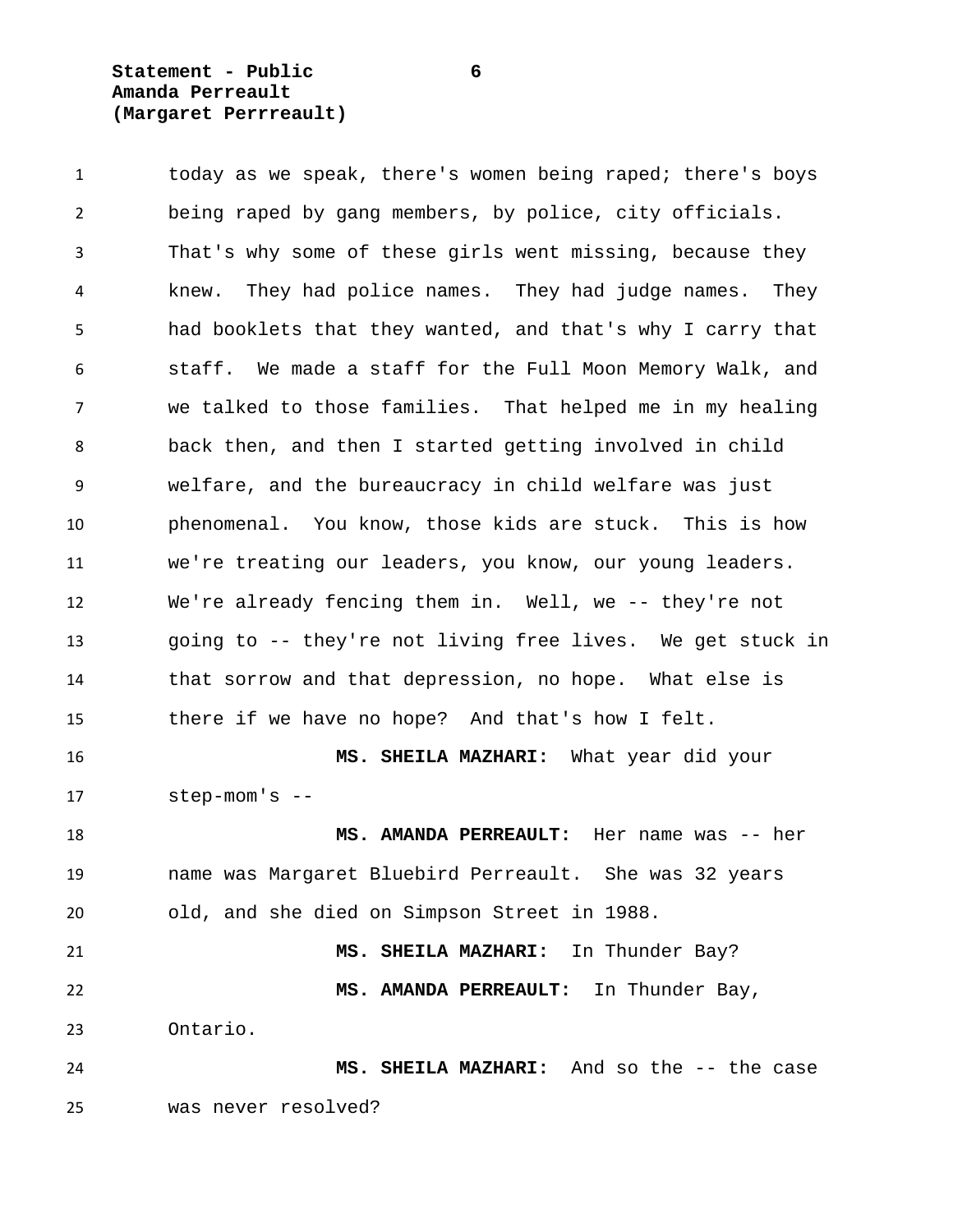**Statement - Public 7 Amanda Perreault (Margaret Perrreault)**

 **MS. AMANDA PERREAULT:** No. To this day, we still don't know. We tried to ask for records of the autopsy, and we never got those, and that had to have been just, like -- just so eating at my father because he was a man of order, you know? He -- he knew the law, and it wasn't being treated like that, with respect. **MS. SHEILA MAZHARI:** And she was a non- Indigenous woman? **MS. AMANDA PERREAULT:** No. She was a Native woman. **MS. SHEILA MAZHARI:** Oh, she was? **MS. AMANDA PERREAULT:** Yeah, and I think that -- that had a lot to do with it, too, because she was an Indigenous woman, at a party; stereotyping, right? But she was hardly any -- you know, she wasn't a -- she wasn't this big drinker, you know? But she was in the wrong place at the wrong -- at the wrong time, and that's what I mean. Like, if it just happens to -- it could happen to anybody, you know, and I know that. I -- I've known that for all these years, you know? We've just been -- and we've -- society's become so stereotyped and fenced in. Well, we're not -- we're not -- we're not flourishing in our culture, and that's where our true power is. That's what helped me get through all these years was my drum and my pipe, my belief, my hope, and to listen to -- to listen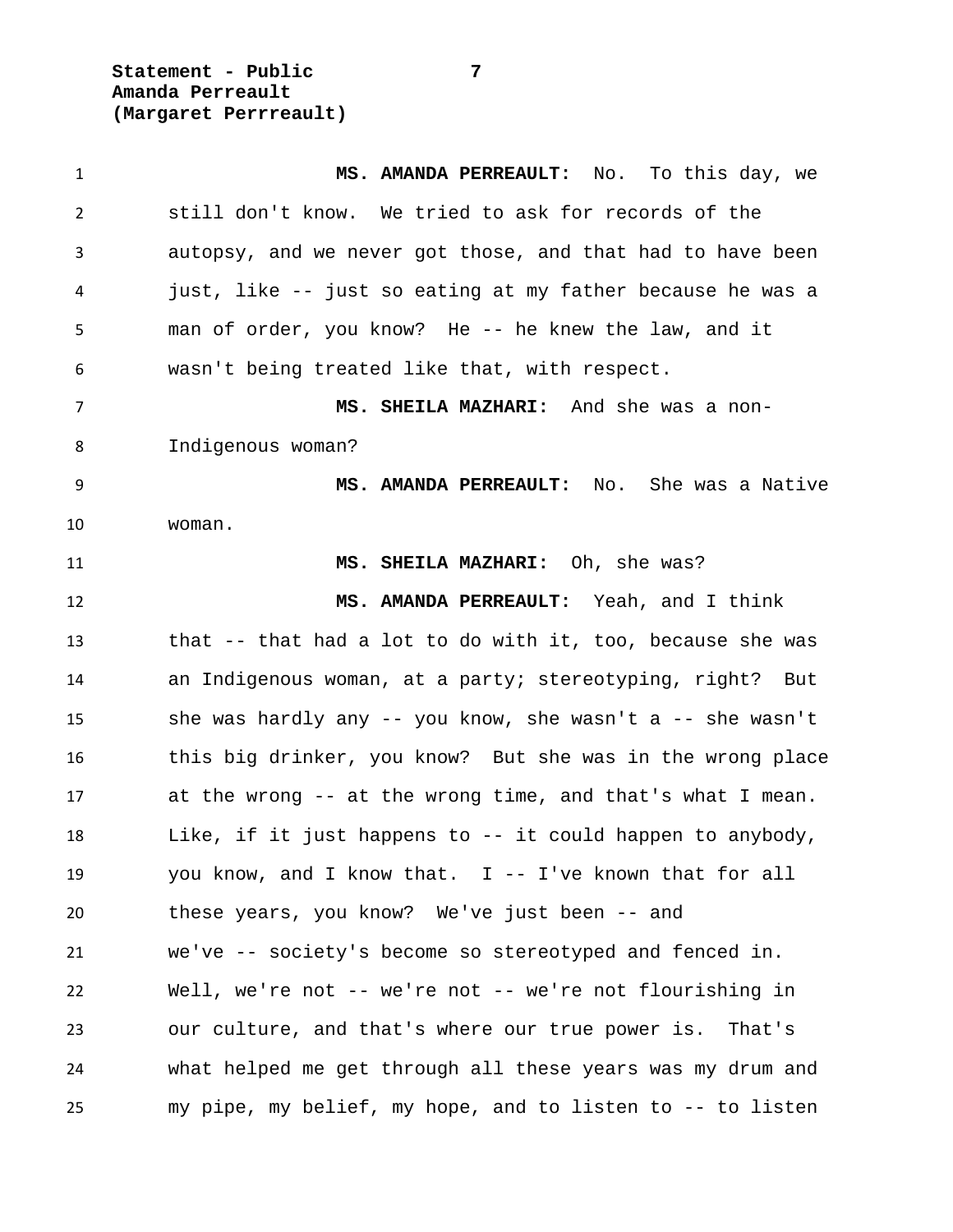**Statement - Public 8 Amanda Perreault (Margaret Perrreault)**

 to -- to the speech this morning, and then seeing everybody here walking around here, you know, acting like as if they're -- they care, they're wearing their health support shirts, and half those people didn't believe me. They shut the door on me. They -- they trespassed me. I was crazy. They made stories about me, and all I tried to do was help. My kids got involved. [*one line redacted – personal information*], and again, that was a system where they should have been returned back to me right away, and they weren't. They kept them, and people would tell me, oh, it was because they're healthy, they want healthy babies, they need healthy babies so that they can keep -- they can keep them in care a lot longer, and I'm like, no way. You know, like, you hear these rumors about the way the -- the way the genocide is working. You know, the genocide's still there. They're still trying to take the Indian out of us. They're still trying, but it's not in an open way, and so I become frustrated, and when I -- when I started -- when I seen what it did to my family, I think I finally had -- I had a -- a breakdown in 2006, and I just couldn't take it anymore. I tried to ask for help, and nobody helped. Why, you know? You got Beendigen, you got Dilico, you got -- you got ONWA. They never helped, because really, I just believe they just didn't know how to help. Why? Why else? Why else would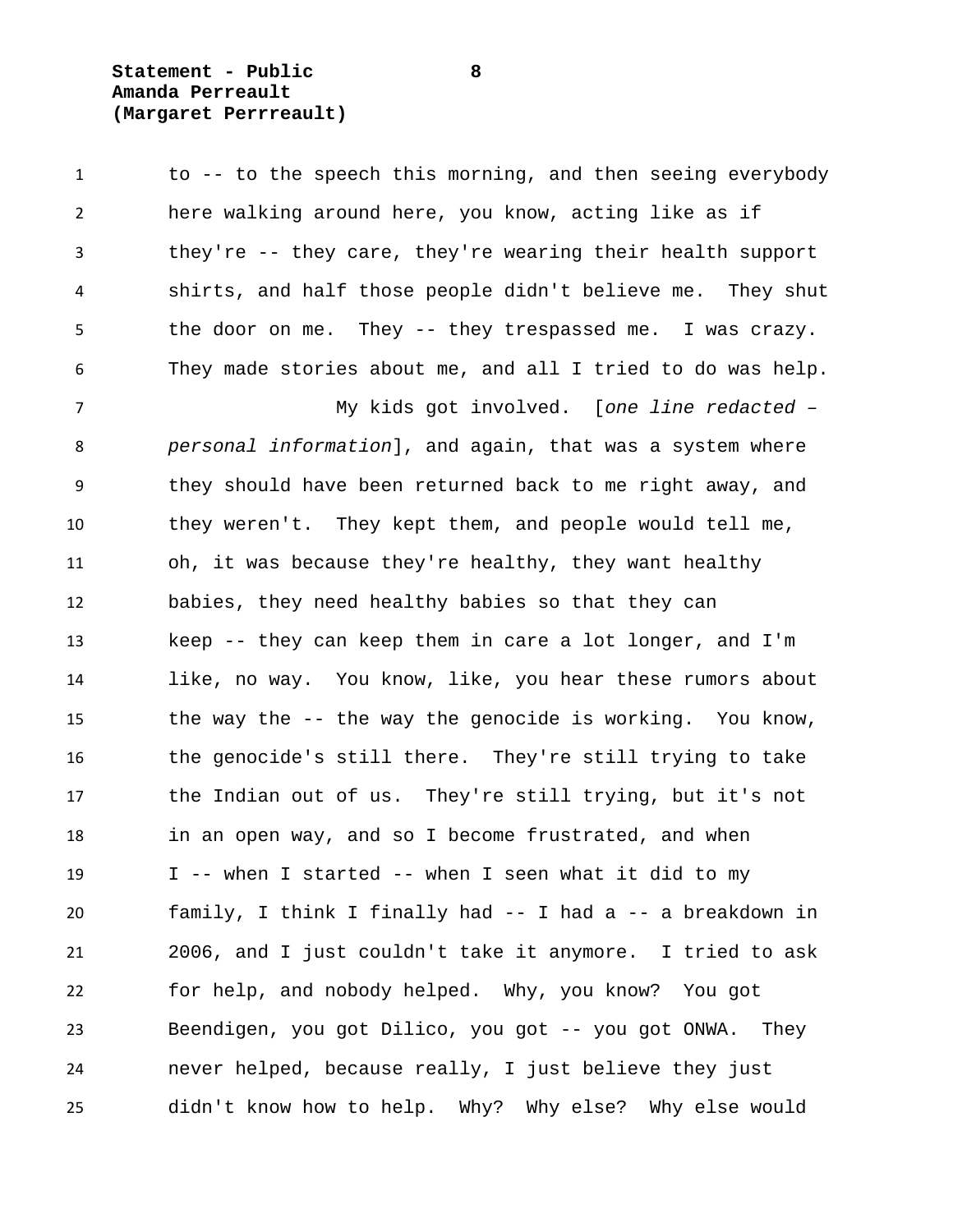**Statement - Public 9 Amanda Perreault (Margaret Perrreault)**

 they do it? Just ignorance? You know? You're working, and you're getting paid to be ignorant? It can't be. That's one of my -- that's one of my solutions. Like, we need -- we need houses like that. We need places for -- safe houses, you know, for -- for women at any time, 24 hours. You know, we don't even have phones 7 on the streets anymore, with Bell Canada; you know, you use a quarter and put it in, right? We don't even have those anymore. Women -- women there on the streets are saying, can't phone anyone. Where do you go? You just got to keep running, and Thunder Bay is really bad, but we persevere every day. **MS. SHEILA MAZHARI:** Those incidents with the police officers, were those OPP? **MS. AMANDA PERREAULT:** Thunder Bay Police. **MS. SHEILA MAZHARI:** Thunder -- and was -- did you report them? **MS. AMANDA PERREAULT:** Yes. **MS. SHEILA MAZHARI:** And -- **MS. AMANDA PERREAULT:** Yeah. OIPRD has -- yeah, I think they got a -- five complaints from me over the years, okay? I -- I've put in those -- those complaints about the rapes, and systemic racism, and I don't know what's going to happen with that -- with that 25 [hearing] healing.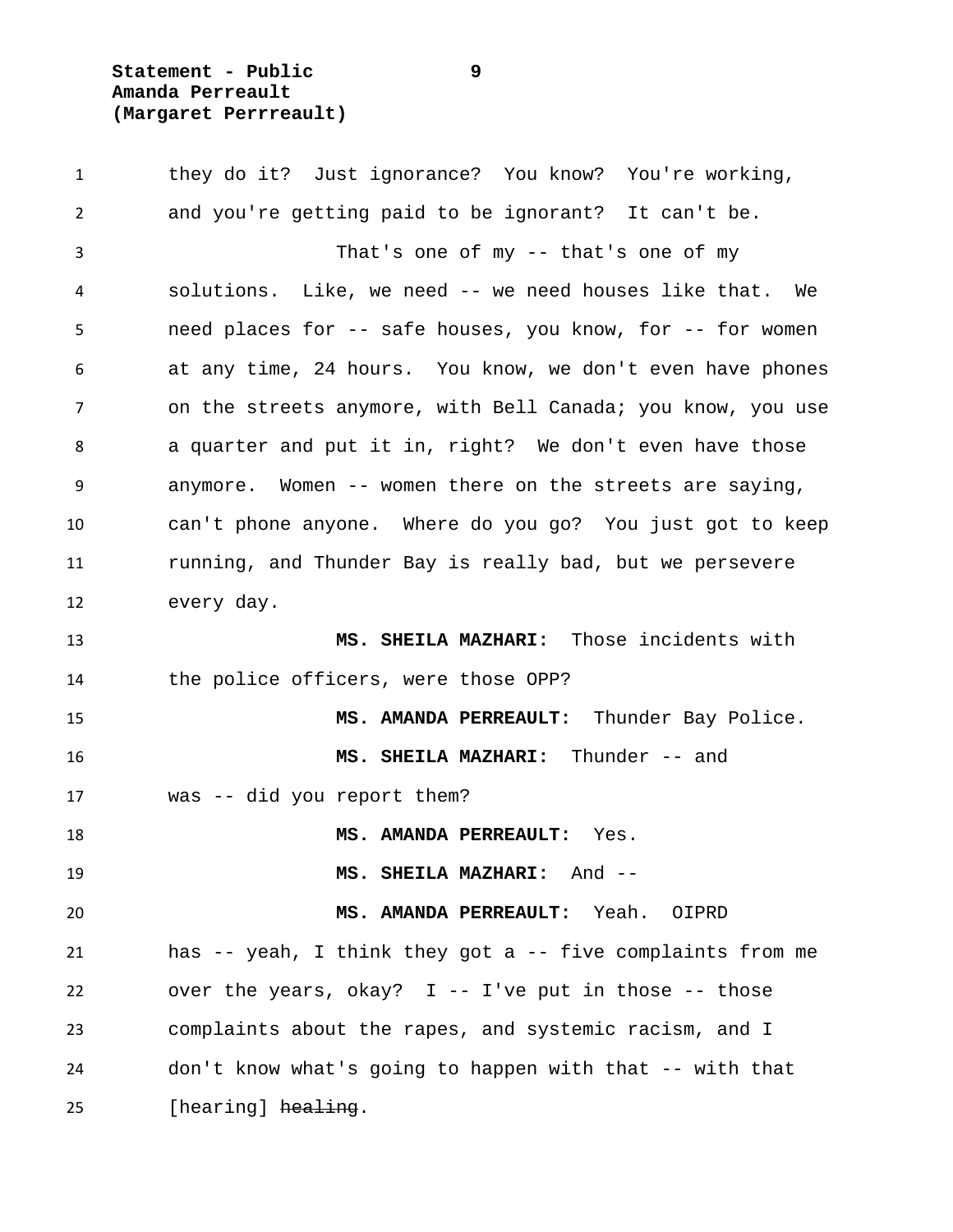**Statement - Public 10 Amanda Perreault (Margaret Perrreault)**

 **MS. SHEILA MAZHARI:** And those officers are still in the line of duty -- like, they're still working? **MS. AMANDA PERREAULT:** Yes. Yeah. I met one. I met one there a couple years ago in Limbrick. 5 Limbrick is one of the most highest [rate] raped, violent areas in Thunder Bay, and Great Spirit just brought me there, put me there for whatever reason, I don't know, but I learned to live there and started a tenant association because of the -- the mold, the wiring, the poor playgrounds, the -- the laundry always is -- is, like, totally colonial, and I knew that "tenant association" is a legal term where housing -- a landlord can't come in and interfere. It's all tenants, right? And drug dealers are moving in. I experienced a -- there was a murder there, and that's when the street -- Ottawa gangs came there, and they murdered somebody there, you know? Like, in the four years that I was there, I've seen -- I've seen knife fights, I've seen people getting -- people getting stabbed, I've heard women getting raped in the parking lots, you know, it's, like -- the violence is just phenomenal, it is, and nobody there to -- nobody there to help them. Like, you know, you got Victim Services, and they don't do nothing. You know, like, you -- you got all these organizations in this city that don't do anything, and you try to ask them for help, and it's, like, you're put on a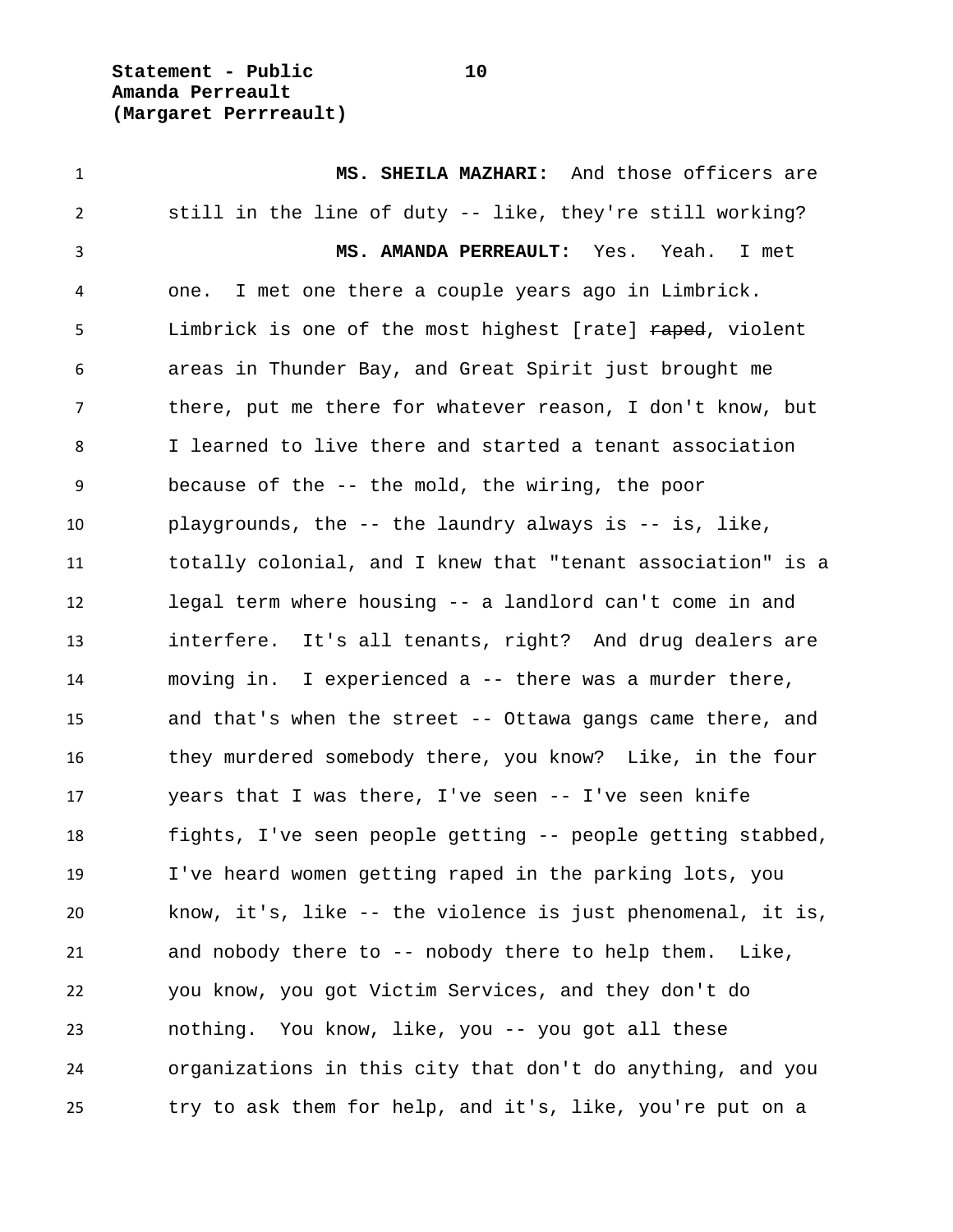**Statement - Public 11 Amanda Perreault (Margaret Perrreault)**

| $\mathbf{1}$ | waiting list, and, hey, come back next week or next month      |
|--------------|----------------------------------------------------------------|
| 2            | and -- you know, and we can talk to you then. It's, like,      |
| 3            | wow, and you've got to live with that. You've got to live      |
| 4            | in those -- you've got to live in that skin. You know?         |
| 5            | You're forced to live in that.                                 |
| 6            | MS. SHEILA MAZHARI: Do you know the name of                    |
| 7            | the person that was murdered in that building?                 |
| 8            | MS. AMANDA PERREAULT: His name was Milky.                      |
| 9            | He was just a young $--$ a young $--$ young one. I don't know, |
| 10           | they just -- they're -- you know, they fight each other,       |
| 11           | I -- and, again, it's the lateral violence. You know, they     |
| 12           | recruit, they recruit the little ones, get them hooked, get    |
| 13           | them -- get them out there selling their -- their shit, and    |
| 14           | then they're in for life, you know? They get initiated,        |
| 15           | and I know there's a lot of kids that are getting initiated    |
| 16           | out there because there's no jobs. There's no youth            |
| 17           | programs. Where there is youth programs, those youth           |
| 18           | programs don't include the Indigenous, and when you go to      |
| 19           | an Indigenous youth program, they're not teaching the          |
| 20           | culture. Like, why? You know? We have such a beautiful         |
| 21           | culture, and -- I don't know.                                  |
| 22           | All I know is that every -- every once in a                    |
| 23           | while, I'm reminded of my step-mom. When I'm feeling my        |
| 24           | lowest about the law, she reminds me to never give             |
| 25           | hope -- never give up hope. I just miss her so much.<br>I'm    |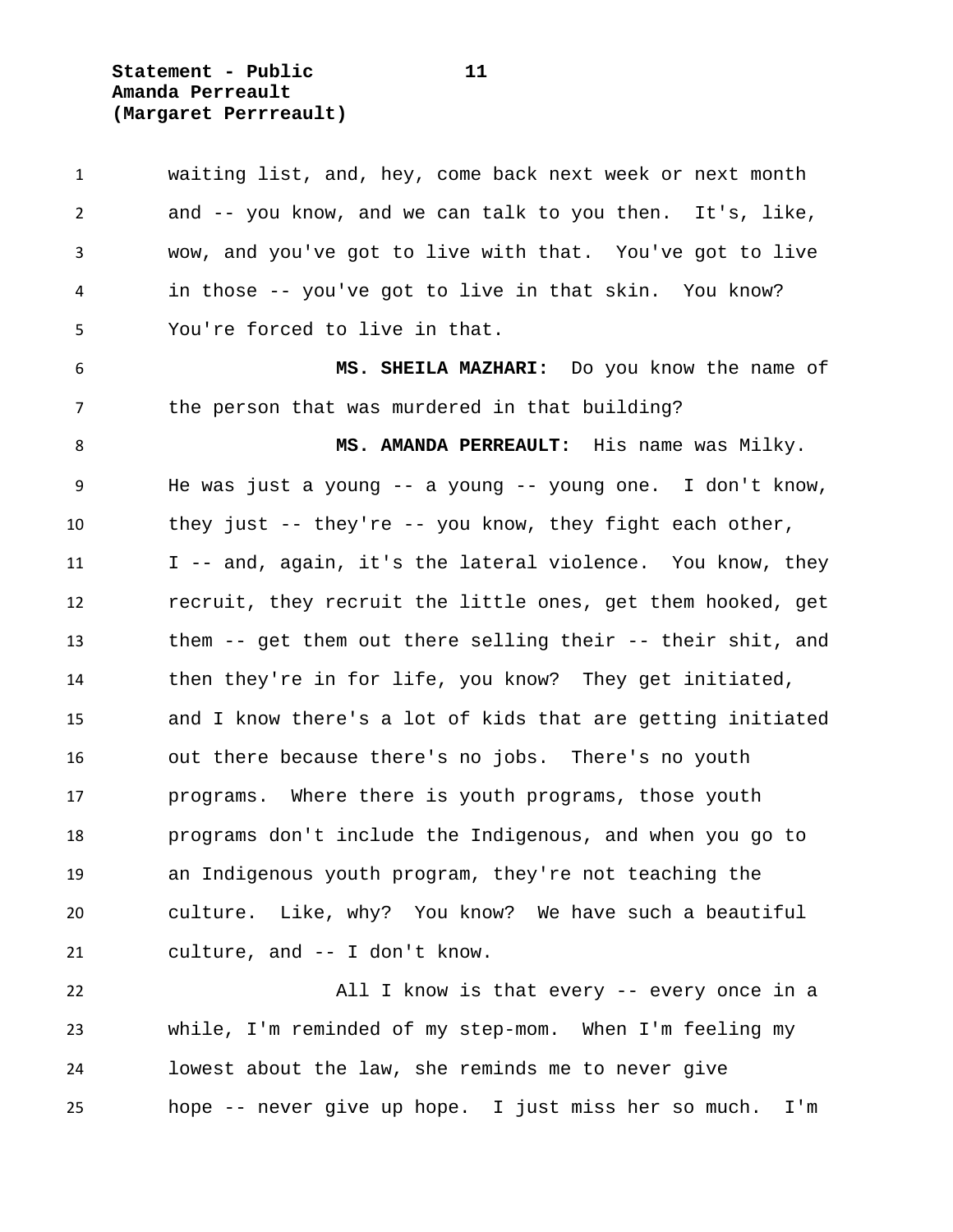**Statement - Public 12 Amanda Perreault (Margaret Perrreault)**

 just hoping, you know what? I don't know what I -- I don't know what to expect out of this, but I hope that the 94 -- the recommendations that come out of this inquiry, it's going to help people, our women, our future, our future leaders, and that we -- and that our culture flourishes more and stronger together because the line has been drawn with the women, and the women are divided. That's all we need to work on. **MS. SHEILA MAZHARI:** What are your biggest suggestions that the Commissioners can put into action? **MS. AMANDA PERREAULT:** Well, for one thing, I know that -- like I said, this is the first time I've actually been asked about -- about what happened to -- how this affected my family all these years, and we need to really start reaching out to a lot of the -- like I said, we need a place where people can go; like, it's open all the time. You know, we had that -- I always laugh, I always laugh because we got that monument for the residential school up in St. Paul's -- St. Paul's schoolyard, but they got it fenced in, and it's -- and it's bolted with great big locks, and when they first brought that monument here, I thought it was going to be a place where we could go and honour the ones that died in residential school and to talk about the pain, right? Is that what we're going to do with -- with -- are we going to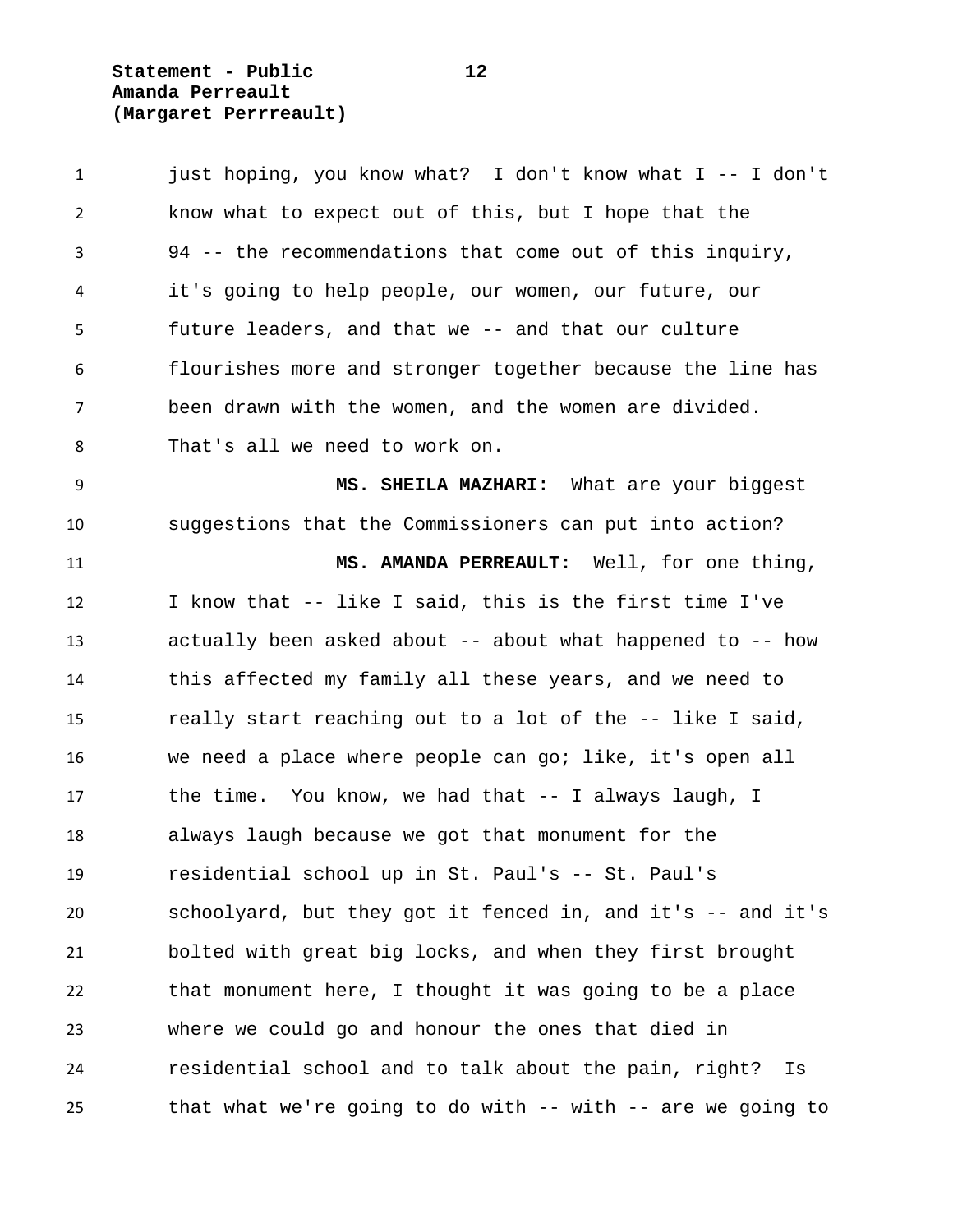**Statement - Public 13 Amanda Perreault (Margaret Perrreault)**

| 1              | have a monument for [Thunder Bay] ( <del>indiscernible</del> )? And is |
|----------------|------------------------------------------------------------------------|
| $\overline{2}$ | that going to be an open place where we can go and talk and            |
| 3              | meet and -- you know, on a regular basis, not an                       |
| 4              | organization, not with[in] any organization where people               |
| 5              | have had problems as a -- we need to create our own [MMIW]             |
| 6              | #W monument place. [And open] (indiscernible) all the time             |
| $\overline{7}$ | with healers, good healers who walk the talk, who walk that            |
| 8              | Red Road all the time, not just 9 to 5, and it should be               |
| 9              | approved by the families, because when we do that, we                  |
| 10             | just -- I don't know. I'm just hoping this brings hope.                |
| 11             | MS. SHEILA MAZHARI: And with your own case                             |
| 12             | with the police officers, did you want to say their names?             |
| 13             | Do you want them to -- do you want that information --                 |
| 14             | MS. AMANDA PERREAULT: No. I'm                                          |
| 15             | just -- I'm -- I'm just at that point where I want to see              |
| 16             | what the OIPRD does first because I know that those names              |
| 17             | were put on the $--$ on the complaint, and $--$ because I'm            |
| 18             | afraid for my own family. I'm afraid that they're going to             |
| 19             | come along and -- and then peg them off. I'm scared.                   |
| 20             | I'm -- I'm scared of the police, but it's my profession to             |
| 21             | work with them, you know, and $I - - it$ 's hard. It's really          |
| 22             | Trust is a big mission, but my faith is more<br>hard.                  |
| 23             | stronger, and Creator, and our ancestors. That's why I can             |
| 24             | walk in light, but I walk with good fear.                              |
| 25             | And encouraging, you know? Like, I don't                               |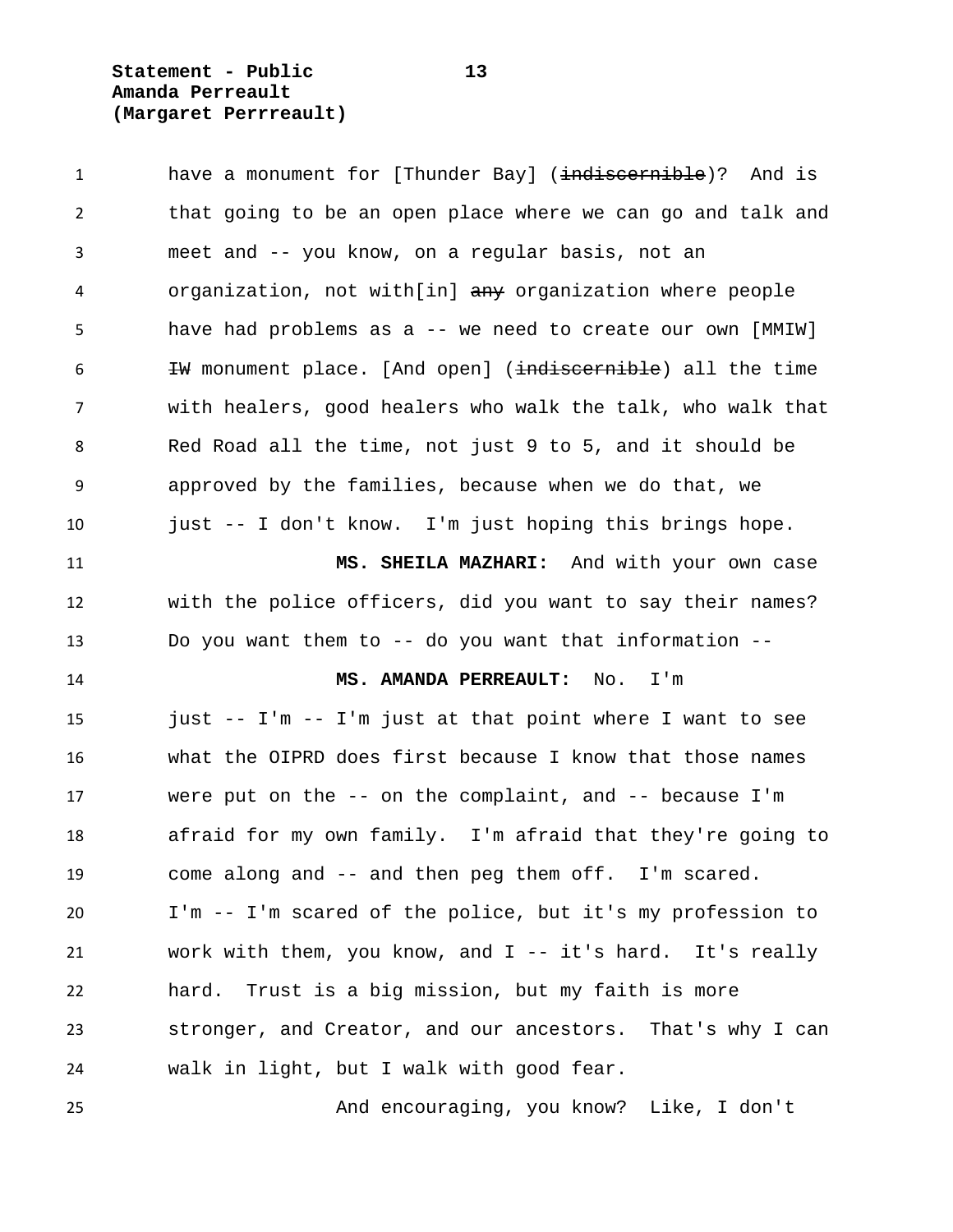**Statement - Public 14 Amanda Perreault (Margaret Perrreault)**

 know, I just -- you know, if you had this place, if you did have this place here in the city to teach those things, to teach what this means, what the cedar means, how we -- how we can really, truly support one another, and it's really sad when we have men doing a woman's job, like the MC of this hearing, you know? I was quite disappointed because it's a man when we have so many women that could do that -- that job. It's almost like we're saying that our women ain't good enough for that position. It breaks my heart, and I know there is. There's so many smart, strong women out there.

 But as a grandmother, all we do is pray for the best for our young ones, you know, because I can't fight like I used to. I can't physically fight like I used to. I was. I was a fighter. I wasn't scared, you know? Like I said, it was just -- that's how it breaks down. I see the -- I see how it breaks down, the strength and the people and the families and -- that's what's sad. Good caring people, you know, and -- worn down. Nobody listens.

 We started -- I started a Lynx (ph) crime watch, and we walk the streets, and I got scared. I got really scared, actually. Came across this girl. She was -- she had -- she had been raped and drunk, didn't know what happened, and the cop's just laughing, like, just making jokes --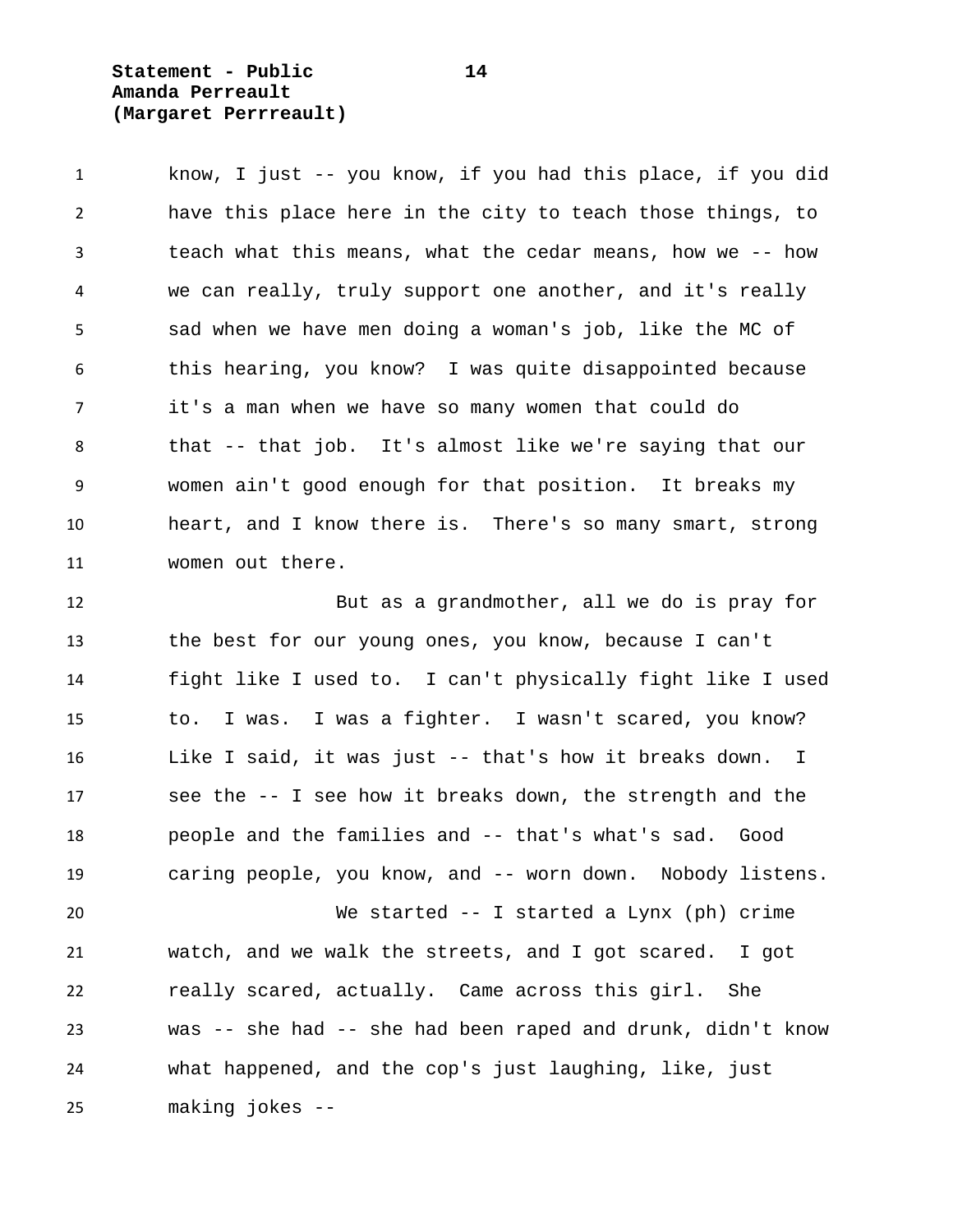**Statement - Public 15 Amanda Perreault (Margaret Perrreault)**

 **MR. JAMES MURRAY-HINTER:** Swearing. **MS. AMANDA PERREAULT:** -- swearing -- yeah, like, swearing a lot, you know, and -- so unprofessional. And two weeks later, the investigator of that -- of that hearing -- or that report, because I was the one who called it in as Lynx crime watch, and the investigator calls me up and, he thought I was the victim, and so I -- I asked him, like, what kind of notes do you have? You know, what's -- what's being written down? Because all I did was call it in. I seen how those police officers behaved at that scene. That's my complaint, and that's not what was written. **MS. SHEILA MAZHARI:** When was that incident? **MS. AMANDA PERREAULT:** That was last summer -- **MR. JAMES MURRAY-HINTER:** Two years. **MS. AMANDA PERREAULT:** Two summers ago, yeah. And -- you know, you -- like, I seen that. I seen -- you know, like, how are they -- how are these cases being written up? **MR. JAMES MURRAY-HINTER:** The only way the police even acknowledged that it was possible that the woman had been sexually assaulted was when the paramedics showed up, and Amanda had said, this is what happened, and the paramedic said, whoa, whoa, whoa, stop. Now that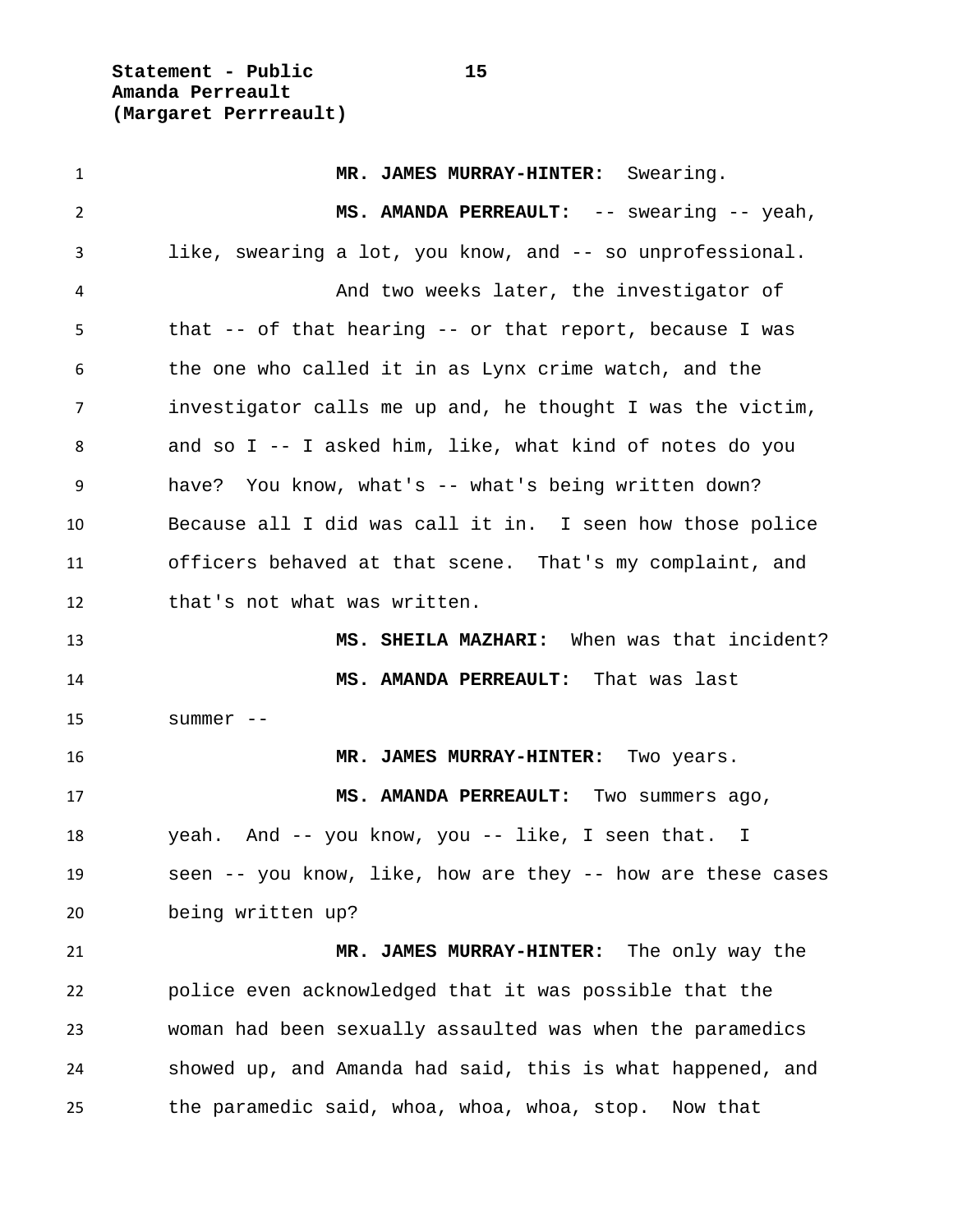**Statement - Public 16 Amanda Perreault (Margaret Perrreault)**

 that's been said, I have to treat this like it was a sexual assault, and that lead to the police -- if there was a swear jar there and it was a dollar an F-bomb, you could have bought a car. It was just solid swearing. They were actually going to have to work, maybe. **MS. SHEILA MAZHARI:** Do you know the names of those officers, or -- **MR. JAMES MURRAY-HINTER:** We can give them. **UNIDENTIFIED SPEAKER**: Yeah, you can give them -- give us their name or their badge numbers. **MS. SHEILA MAZHARI:** They were with the Thunder Bay Police? **MS. AMANDA PERREAULT:** Yeah. And it's not the first. You know, like I'd said, there's -- there are in stories about the -- the police throwing in the girls -- throwing in the girls in the back of the trunks, you know, or they bring -- or they'd bring the girls off 18 the trunk and they forcefully tried to give them blow jobs. It happened to me one time with J.S. You know, me and her got picked up at the Valhalla there, about maybe -- about 15 years ago, maybe, but even back then, you know, like, we knew -- like, we were picked up by an unmarked car who came from a party at Kakabeka Falls, but he was come in his vehicle, he showed us that, and then a call came in, and that's how I knew that he was a police officer, and he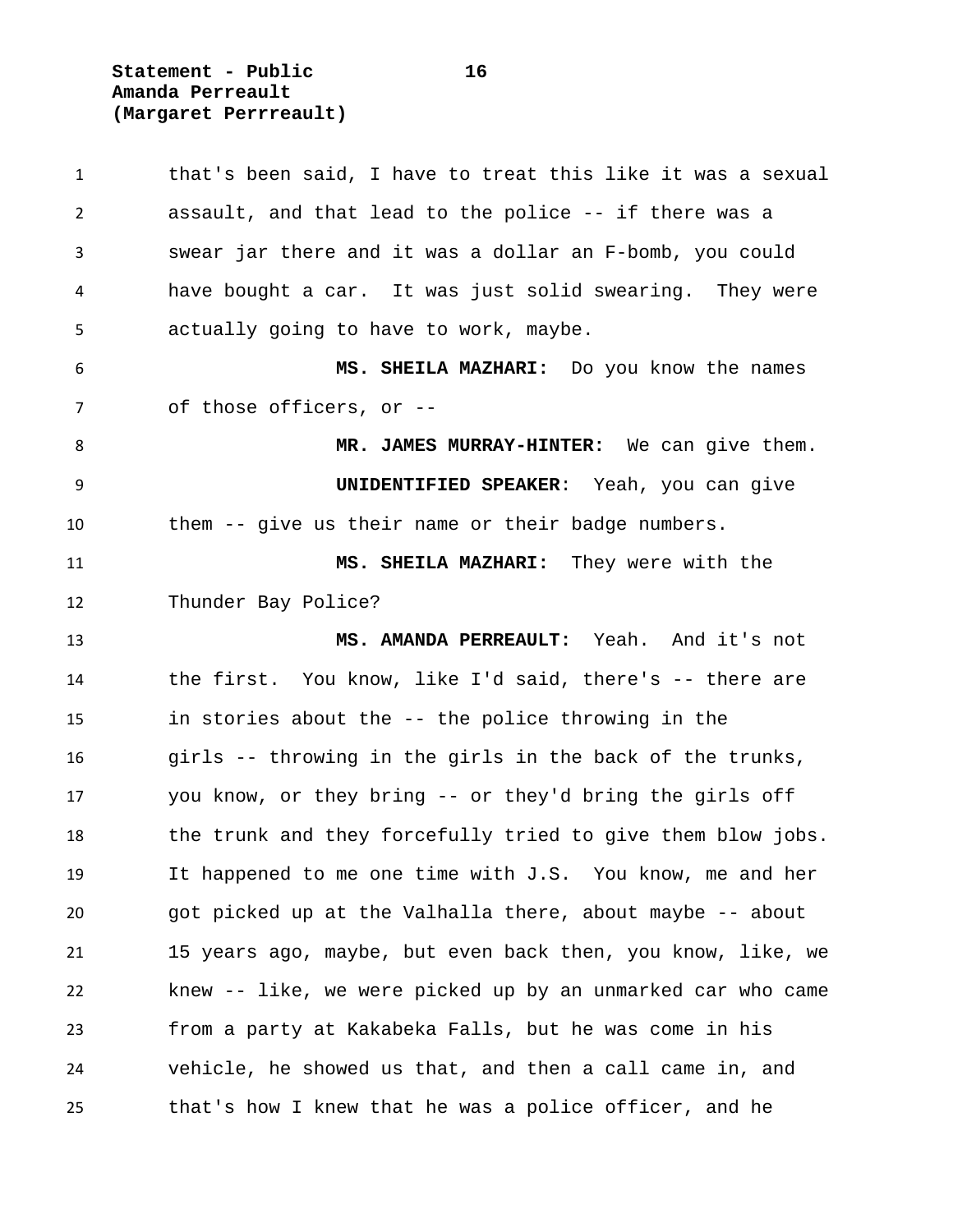**Statement - Public 17 Amanda Perreault (Margaret Perrreault)**

 dropped J.S. off and then brought me out to the outskirts after the city by -- up on (indiscernible) river, and that's what he wanted me to do. He wanted me to give him a blow job, and if it wasn't for that call being -- the call that he got, he says, oh, I got to go. Where can I drop you off? And I was like, oh, my God. Like, I'm praying, I'm sitting there and I'm praying, you know, please help me, please help me, and angels must have been listening because that call came in, and -- but I experienced that, you know? Like, he actually pulled out his -- his penis, you know, and -- and I knew that -- that that's what he wanted me to do. I know. It's a reality, and when I hear women say that on the streets, I know it, and that -- I think that's why I was warned in 2014 that -- to shut my mouth.

 And then even we were walking down the street one day, and the police officer told me, he goes, hey, I know who you are, your picture's in our car. And with media, like -- you know, like, and -- like, he was media at that time, and -- you know, because, like, I'm such an outspoken person. And I'm even being included -- included in the healing things. I had a lateral -- a lateral violence workshop one time in Limbrick, and the chief of police sent over two crew -- two police officers coming to arrest me. (Indiscernible) was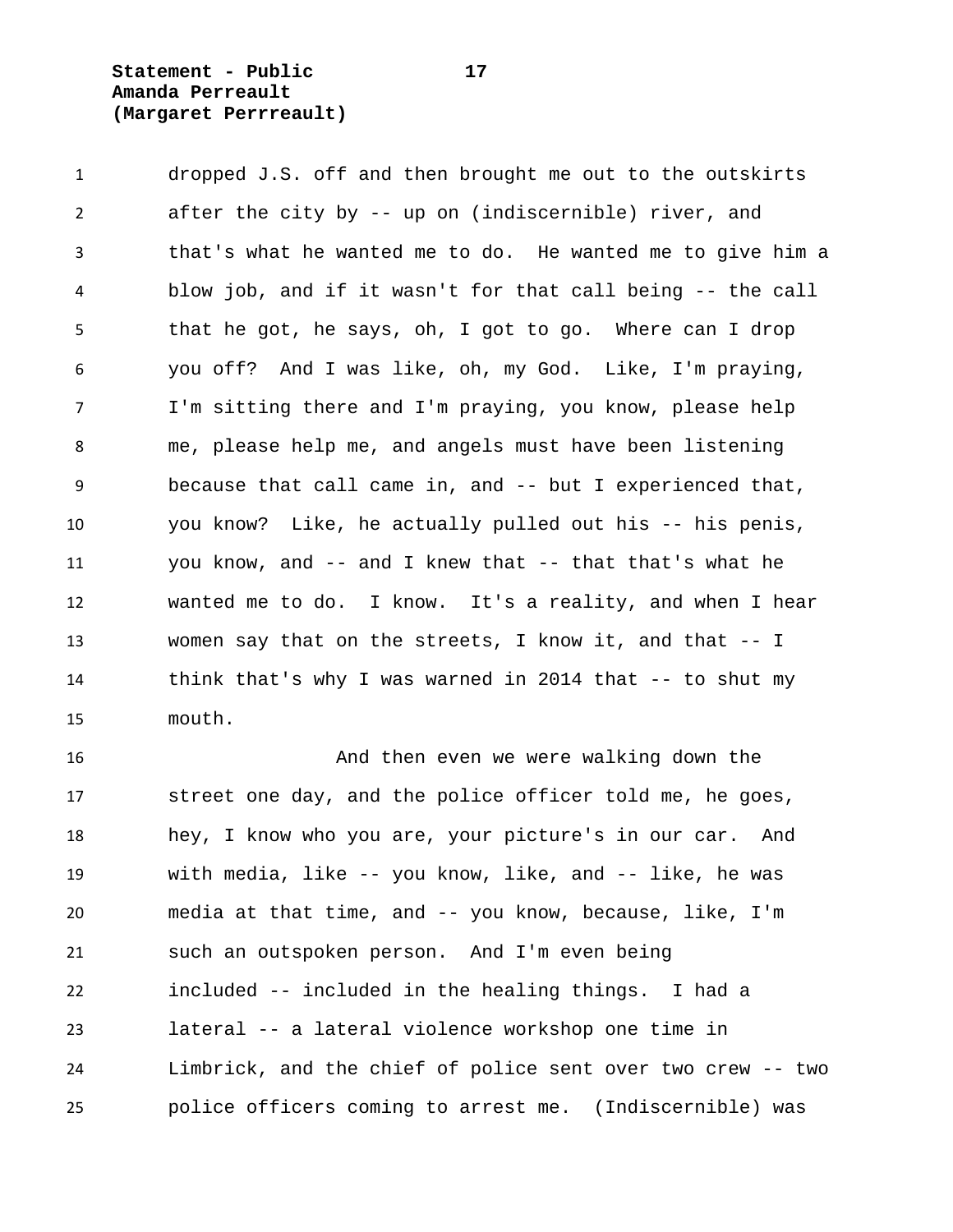**Statement - Public 18 Amanda Perreault (Margaret Perrreault)**

world or --

 working with the police all months, and he came over, and those police officers came and arrested me and said there were orders from the chief to come and get me because I was doing -- I was doing a barbecue workshop on lateral violence to teach the people about what lateral violence is and how we do it to each other, and all the elite people, all the rich people are sitting there like a show and watching all these Indians attacking each other, you know? That's what lateral violence is, and it hurts a lot more when it's coming from your own people. That's how I feel what's -- what's going on right now except for, no, money is the division, and our women are becoming divided. They get empowered with the money, a little bit of power, they think they're a bit better than everybody else and they form this little group, elite group, and they cut everybody else off, and we need to get on that as women because we're setting our own (indiscernible), and we need stronger women because the way our world is going now, we're heading into another war, and who are the backbones of the family, right? It's the women. **MS. SHEILA MAZHARI:** You mean a war in the

 **MS. AMANDA PERREAULT:** Yes, a war of the world. We are the (indiscernible) little -- got little divisions. Like I said, money and greed has divided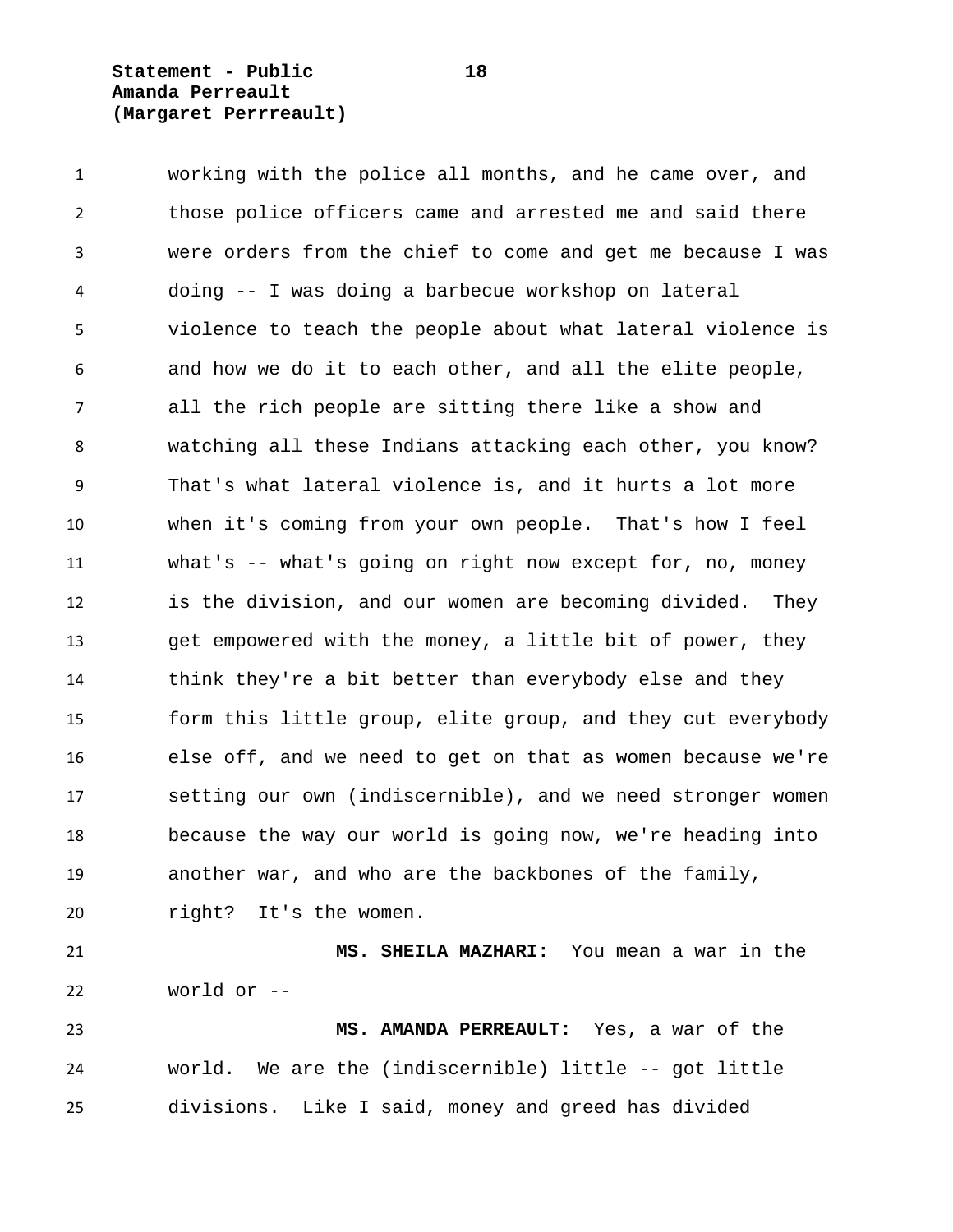**Statement - Public 19 Amanda Perreault (Margaret Perrreault)**

 already our women, and so our women already are -- are starting the little wars, here and there, but at the top, that's where the real -- you know, military, the war of the land, you know, water, how -- how -- how our waters have become so sick. Nuclear waste, global warming, and now we're fighting for our little piece of turf, and we shouldn't be.

 I'm feeling sad about what's happening myself, you know, with a lot of the communities that have a lot of sick water, have lived like that for years. (Indiscernible). So many people are -- like, got cancer. Like, his family affected by a cancer up there, you know, so it wasn't only Indigenous people. It was a whole lot of people and a whole lot of politics in that from one paper mill to the next owner to the next owner, and nobody would believe anybody. Nobody was taking blame, and that's the way -- that's the way it is.

18 So I try not to wallow in my depression. I 19 just try to fight, keep the fight going for the betterment and trying to keep educating my children who have also been affected by the -- by the genocide that's still continuing and child welfare now.

 So with that, I still love and keep my step-mom in my heart, my father's smile, and my family's future.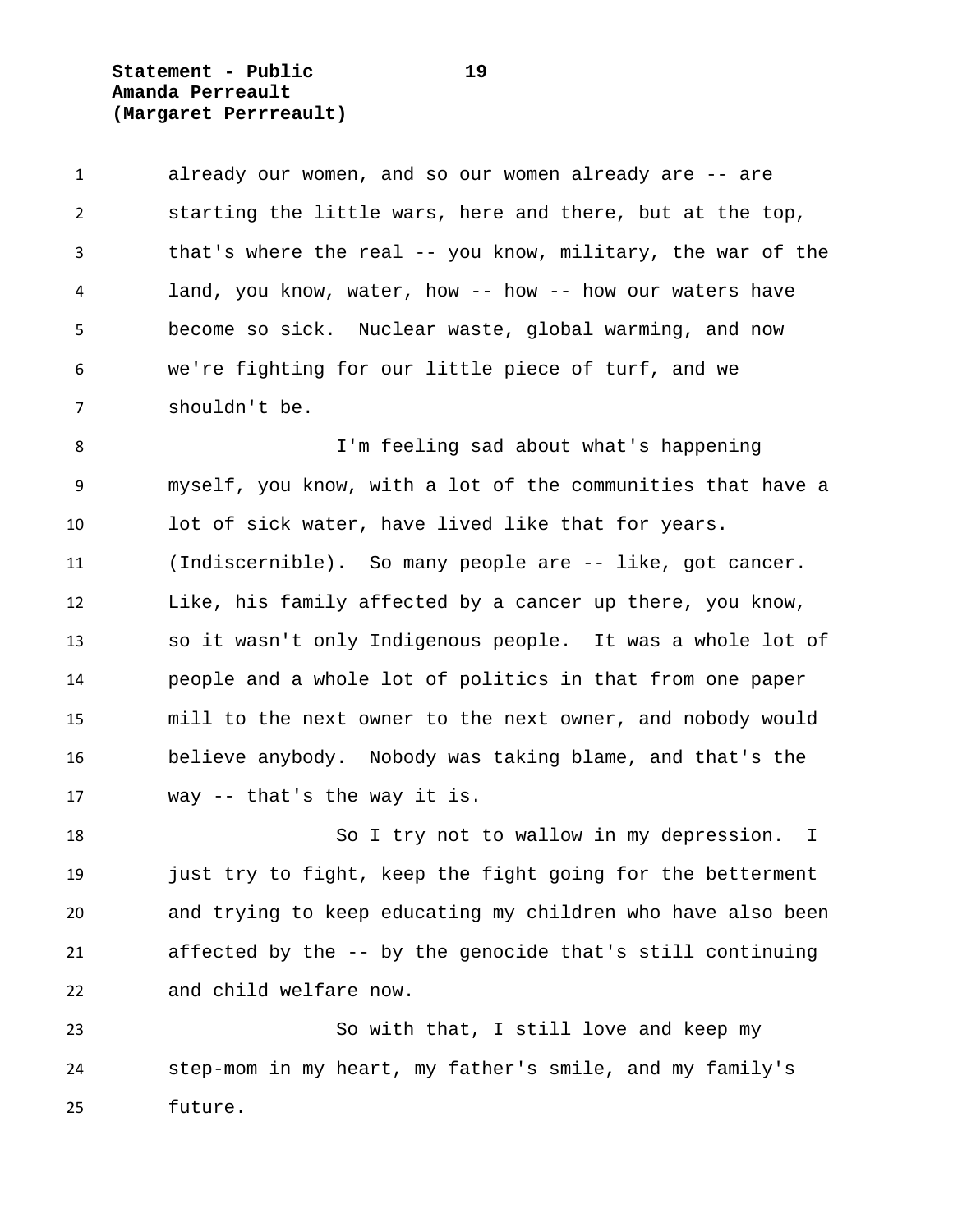**Statement - Public 20 Amanda Perreault (Margaret Perrreault)**

 **MS. SHEILA MAZHARI:** Thank you. **MS. AMANDA PERREAULT:** So I don't know if you can open it or what's going to happen with -- with it, you know, if -- why certain people weren't called to the trial. Like, I would still love to see those reports, you know? I would still love to see her autopsy, you know, 7 things that were never shown when -- when we requested it back then. I still want to see what was in that report because I know those people. I know who was at that party. I did my own investigation, all these years. **MS. SHEILA MAZHARI:** Do you think those people are still alive today? M'hm. **MS. AMANDA PERREAULT:** Yes. Yes. They are. Yeah. So I want to see who's on that list. If not, I'm going to keep going, I'm going to keep activism and keep my strong voice up there and keep singing, keep praying and keep loving. Keep loving the community, the ones that are still sleeping outside, the lost children, you know, who are stuck in those drug families, but rather them be there than in a foster home, in a glass-house foster home. So if you can get that for me, it would be great. I would have loved to have seen that, share that with my family, just so we can close -- put closure to it. **MR. JAMES MURRAY-HINTER:** (Indiscernible). You're twice as strong as you think you are.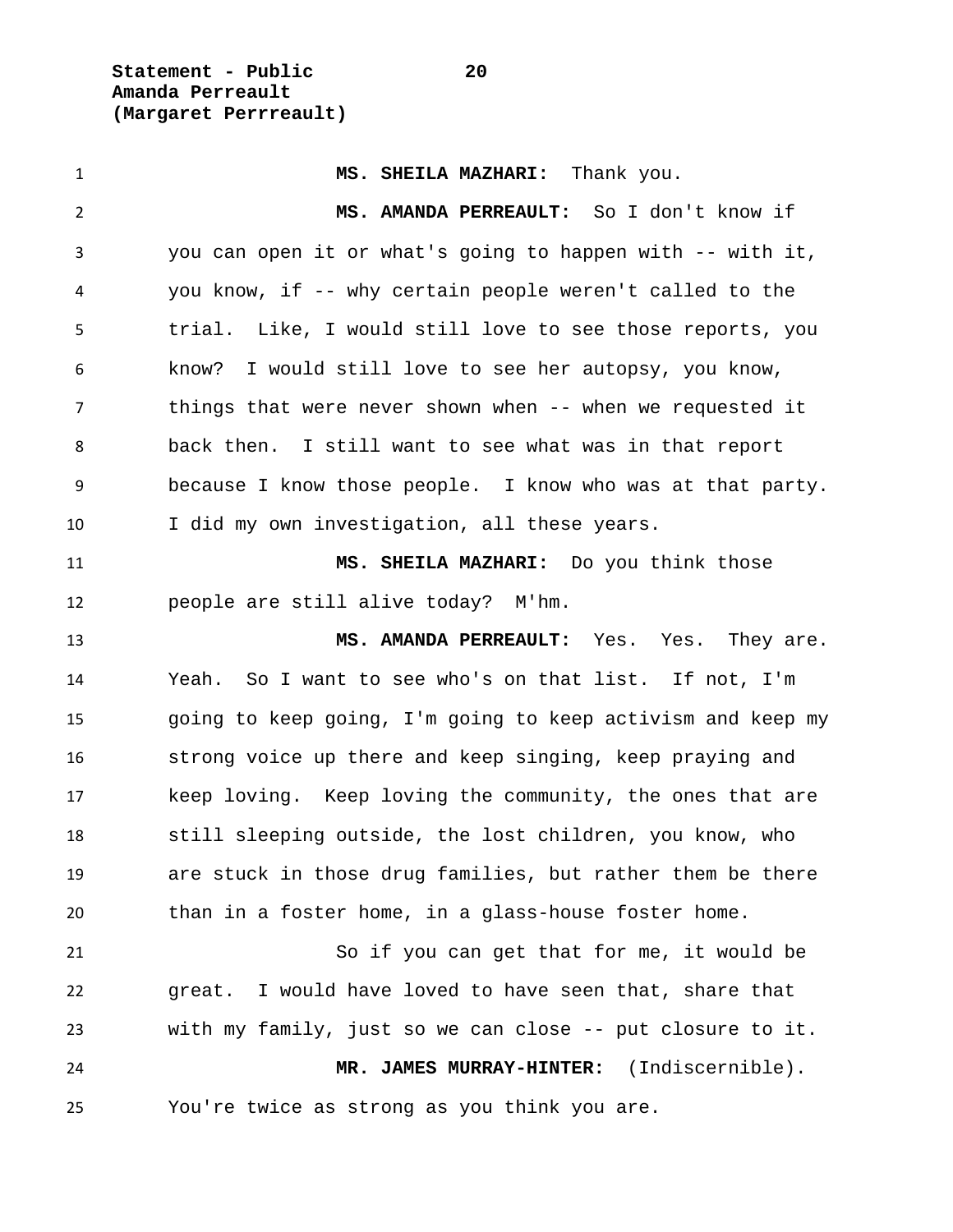**Statement - Public 21 Amanda Perreault (Margaret Perrreault)**

|             | MS. SHEILA MAZHARI: Thank you for sharing,                |
|-------------|-----------------------------------------------------------|
| 2           | Amanda. Did you want me to stop the recording, or did you |
| $3^{\circ}$ | want to                                                   |
| 4           | $---$ Upon adjourning at $12:45$ p.m.                     |